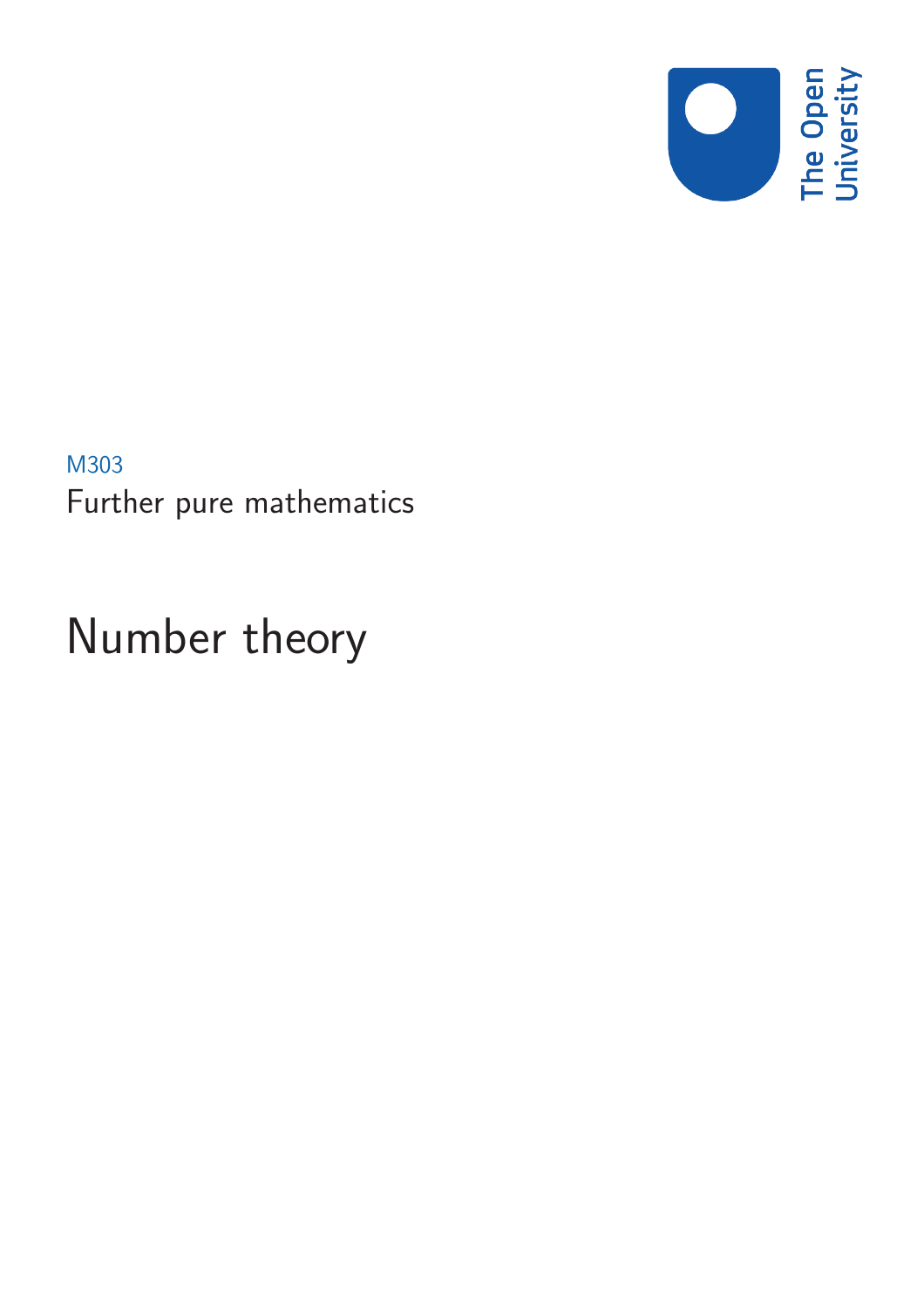This publication forms part of an Open University module. Details of this and other Open University modules can be obtained from the Student Registration and Enquiry Service, The Open University, PO Box 197, Milton Keynes MK7 6BJ, United Kingdom (tel. +44 (0)845 300 6090; email general-enquiries@open.ac.uk).

Alternatively, you may visit the Open University website at www.open.ac.uk where you can learn more about the wide range of modules and packs offered at all levels by The Open University.

#### Note to reader

Mathematical/statistical content at the Open University is usually provided to students in printed books, with PDFs of the same online. This format ensures that mathematical notation is presented accurately and clearly. The PDF of this extract thus shows the content exactly as it would be seen by an Open University student. Please note that the PDF may contain references to other parts of the module and/or to software or audio-visual components of the module. Regrettably mathematical and statistical content in PDF files is unlikely to be accessible using a screenreader, and some OpenLearn units may have PDF files that are not searchable. You may need additional help to read these documents.

The Open University, Walton Hall, Milton Keynes, MK7 6AA.

First published 2014. Second edition 2016.

Copyright © 2014, 2016 The Open University

All rights reserved. No part of this publication may be reproduced, stored in a retrieval system, transmitted or utilised in any form or by any means, electronic, mechanical, photocopying, recording or otherwise, without written permission from the publisher or a licence from the Copyright Licensing Agency Ltd. Details of such licences (for reprographic reproduction) may be obtained from the Copyright Licensing Agency Ltd, Saffron House, 6–10 Kirby Street, London EC1N 8TS (website www.cla.co.uk).

Open University materials may also be made available in electronic formats for use by students of the University. All rights, including copyright and related rights and database rights, in electronic materials and their contents are owned by or licensed to The Open University, or otherwise used by The Open University as permitted by applicable law.

In using electronic materials and their contents you agree that your use will be solely for the purposes of following an Open University course of study or otherwise as licensed by The Open University or its assigns.

Except as permitted above you undertake not to copy, store in any medium (including electronic storage or use in a website), distribute, transmit or retransmit, broadcast, modify or show in public such electronic materials in whole or in part without the prior written consent of The Open University or in accordance with the Copyright, Designs and Patents Act 1988.

Edited, designed and typeset by The Open University, using the Open University T<sub>EX</sub> System.

Printed in the United Kingdom by Halstan & Co. Ltd, Amersham, Bucks.

ISBN 978 1 4730 2036 8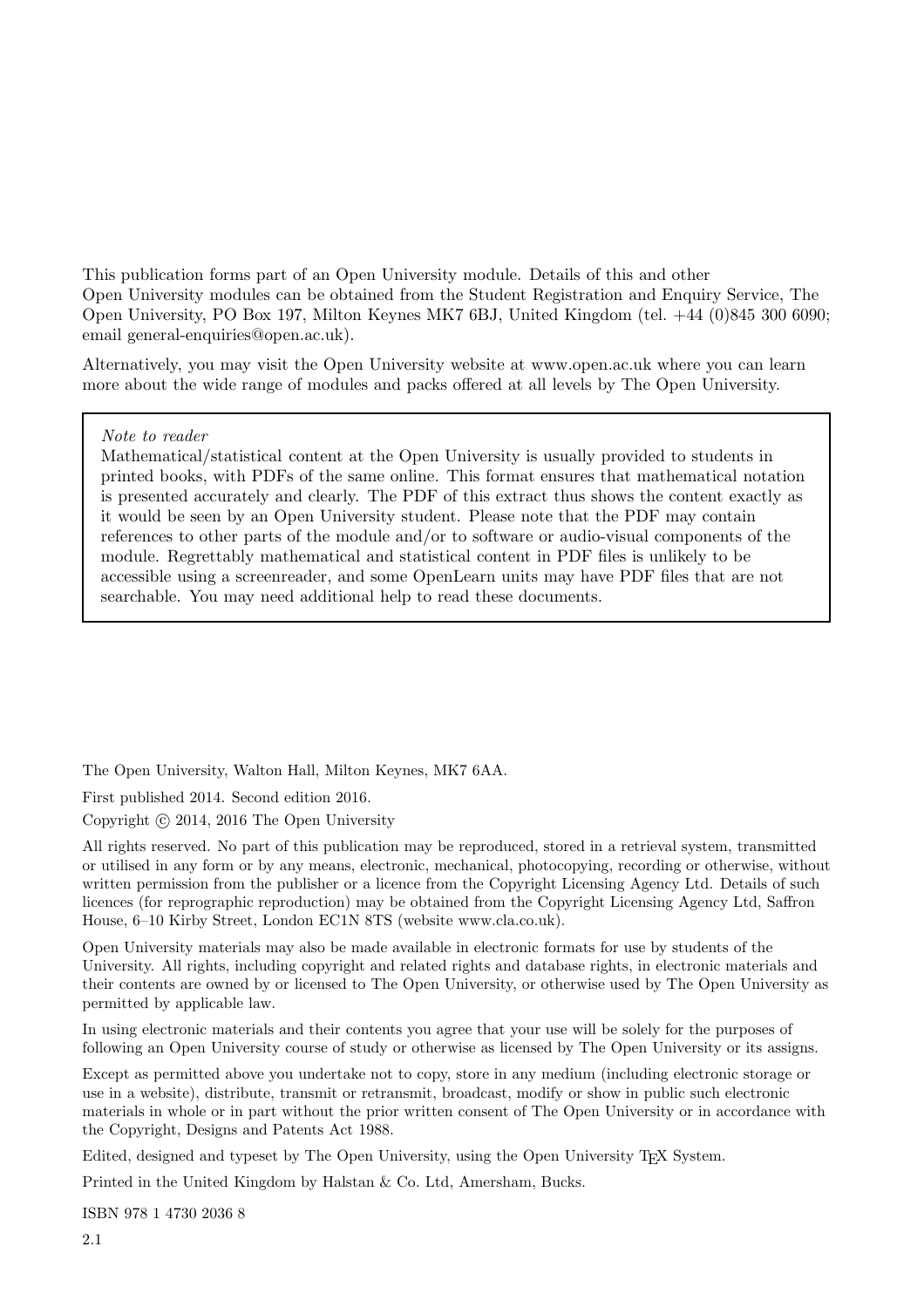#### **Contents**

# **Contents**

| $2^{\circ}$ | Mathematical induction    |                                           |    |
|-------------|---------------------------|-------------------------------------------|----|
|             |                           | 2.1 Notation                              |    |
|             |                           | 2.2 Mathematical induction                | 8  |
|             |                           | 2.3 More general induction                | 13 |
|             |                           | 2.4 Integer division                      | 19 |
|             |                           | 2.5 Basic properties                      | 24 |
|             |                           | 2.6 The Fundamental Theorem of Arithmetic | 26 |
|             | Solutions and comments on |                                           |    |

exercises

Index

39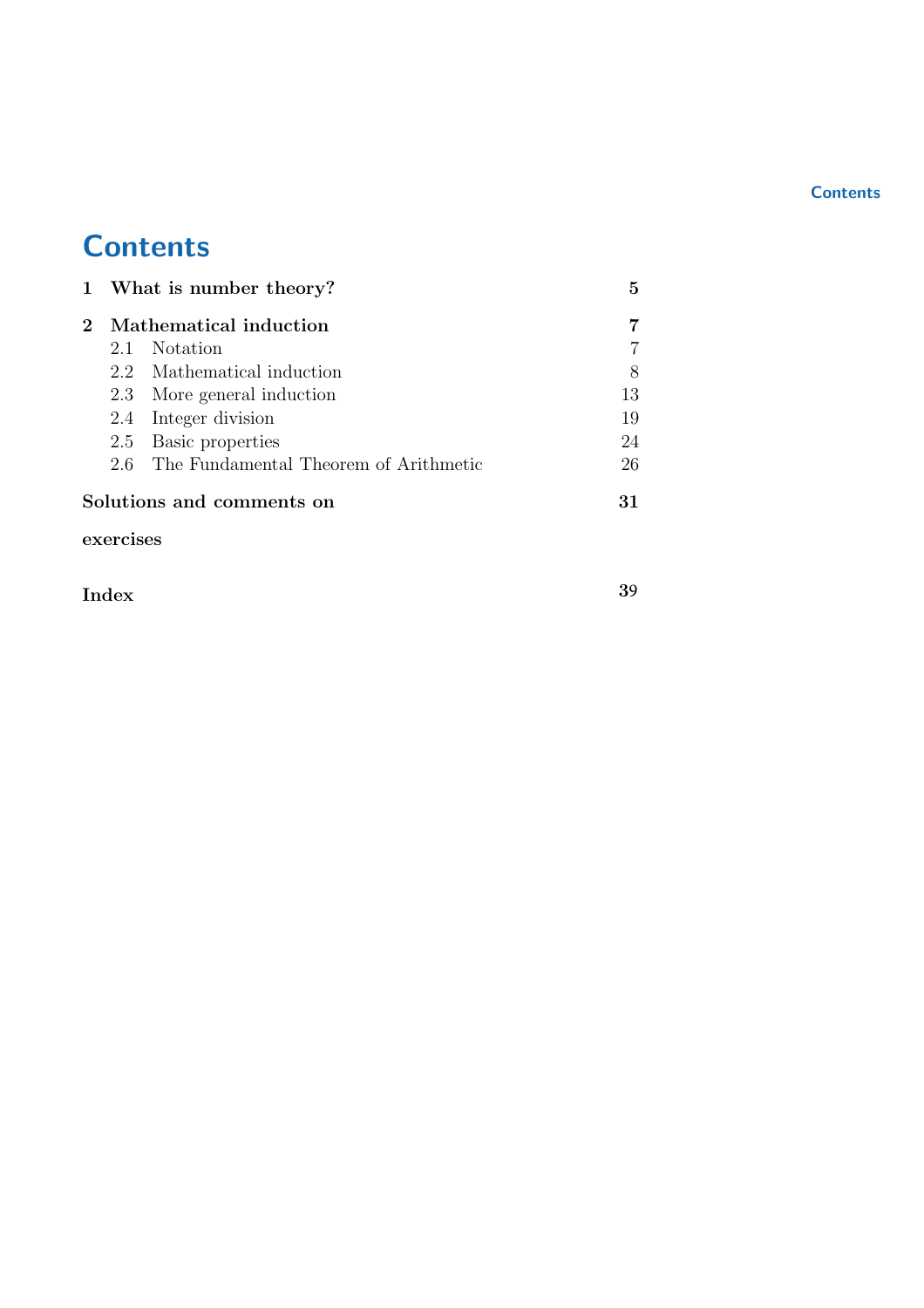# 1 What is number theory?

The elementary theory of numbers should be one of the very best subjects for early mathematical instruction. It demands very little previous knowledge; its subject matter is tangible and familiar; the processes of reasoning it employs are simple, general and few; and it is unique among the mathematical sciences in its appeal to natural human curiosity. A month's intelligent instruction in the theory of numbers ought to be twice as instructive, twice as useful, and ten times more entertaining as the same amount of 'calculus for engineers'.

G.H. Hardy, Bulletin of the AMS (1929)

There is an irresistible fascination in searching for numbers with specified properties. Nearly every century, as far back as the history of mathematics can be traced, has witnessed new and exciting discoveries concerning properties of numbers. Many of the greatest mathematicians, despite having their major interests elsewhere, have at some time in their careers been drawn into problems of number theory and have contributed to the body of knowledge. So what is the appeal of this subject both for professional mathematicians and for thousands of amateurs?

Consider the following problems.

- 1. Find all the factors of 4 294 967 297.
- 2. A right-angled triangle has the property that all three of its sides have length equal to a whole number of units. If one of the sides is 24, find seven pairs of values for the other two sides.
- 3. Show that

 $1 \times 2 \times 3 \times 4 \times \cdots \times (n-1) + 1$ 

is always divisible by  $n$  if  $n$  is prime, but is never divisible by  $n$  if  $n$  is composite.

- 4. Can every even integer from 4 onwards be expressed as the sum of two primes?
- 5. For which integers *n* is  $2^n 1$  a prime?

All these problems will confront us at some stage in this part of the module. Each one illustrates the most attractive feature of number theory: the problems can be understood by beginners of the subject. Perhaps you are not completely familiar with some of the terms (which will be explained later) such as prime, composite and factor, but you should have a feeling for what is involved in these problems. Indeed, you could well take pencil and paper and start exploring some of them; there is no substantial body of knowledge needed as a prerequisite to becoming involved in number theory.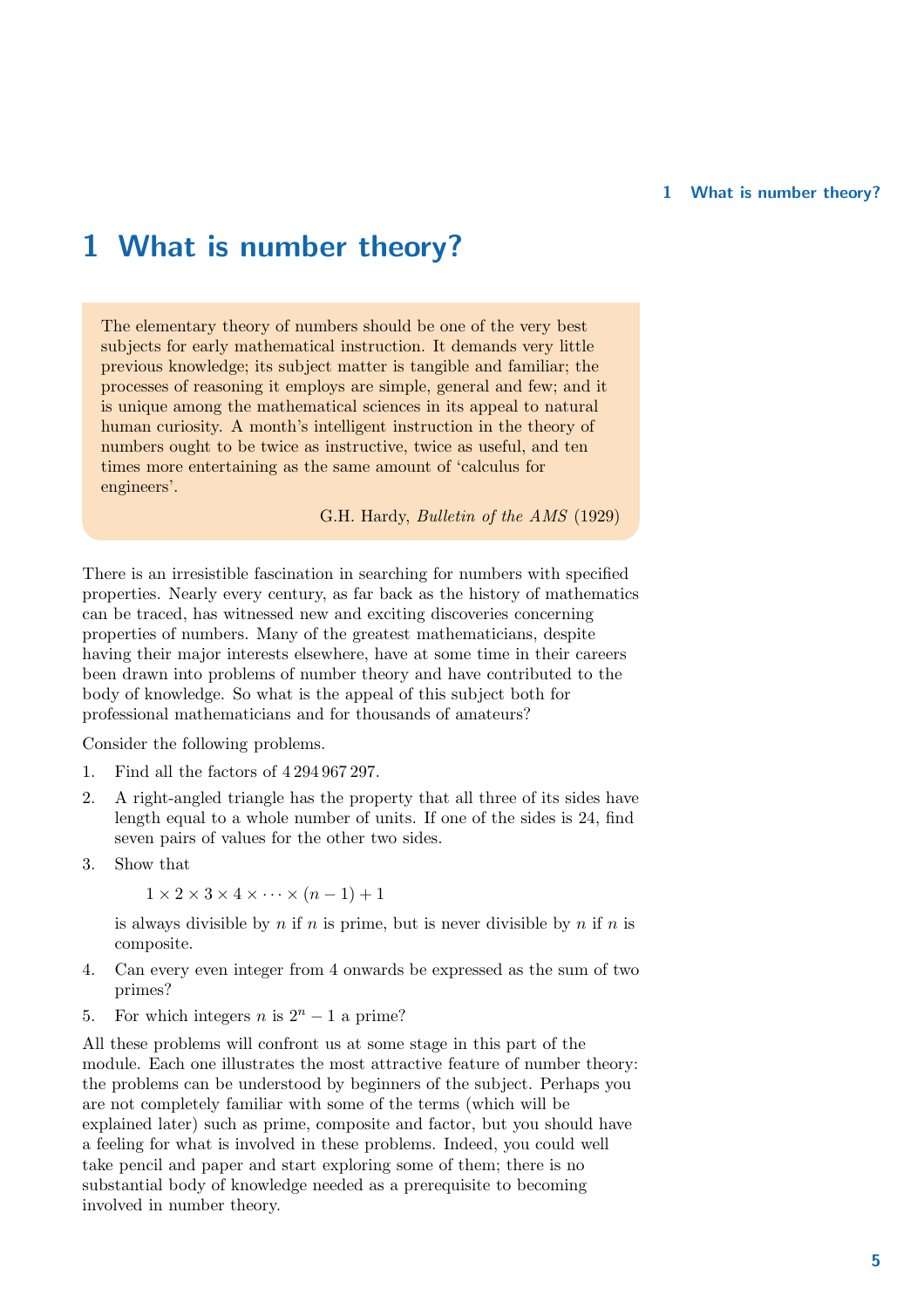

Figure 1.1 An illustration of the Pythagorean equation  $x^2 + y^2 = z^2$ 

Yet while there is no difficulty posing these problems in a readily intelligible form, the varying degrees of difficulty involved in solving them highlights the most intriguing feature of number theory.

Because of the size of the number involved, Problem 1 is quite tricky. However, any reader who is familiar with computers might quickly solve this problem. As it happens, the smallest positive factor of the given number is 641 – a fact which, in the seventeenth century, eluded one of the all-time great mathematicians, Fermat (1601–1665), who had a particular interest in this very problem.

Problem 2 asks for solutions in whole numbers of the famous equation of Pythagoras relating the edge lengths of a right-angled triangle,  $x^2 + y^2 = z^2$  (illustrated in Figure 1.1). This is an example of a Diophantine equation, named after the Greek mathematician Diophantus of the early Christian era. We will meet other instances of Diophantine equations in this module, which we will show how to solve. Many books have been written about Diophantine equations. What emerges is a lack of a general theory for solving them; each Diophantine equation appears to be a problem in its own right, requiring its own method of solution. In the meantime, if you are familiar with the 'smallest' solution in integers of the Pythagorean equation, namely  $3^2 + 4^2 = 5^2$ , then you may have spotted two of the solutions required by Problem 2 by scaling, namely  $18^2 + 24^2 = 30^2$  and  $24^2 + 32^2 = 40^2$ . But what about the other five solutions? You might discover them by patient trial and error – but is there a more systematic approach? We will explore this further at the start of Book C, Chapter 12.

Problems 3, 4 and 5 are classics of number theory. Because the values involved in Problem 3 get very large, very quickly, it is not an easy problem to explore in depth by looking at special cases. But it turns out to be true, and we can give (and will do so in Chapter 4) a general proof of this result. Problem 4 is easier to explore and, on finding it very straightforward to write each even integer up to 200 (say) as a sum of two primes, you would probably be tempted to conclude that it also is a true result. But, perhaps surprisingly, nobody has ever managed to prove it; to this day it remains an unsolved problem of mathematics, despite assault by many great mathematicians. Problem 5 has its origin at the heart of another famous problem, which you will meet in Book C, Chapter 9. By the year 1951, only 12 numbers n were known for which  $2<sup>n</sup> - 1$  is prime: then computers were brought to bear on the problem, with the result that by the year 2014 forty-eight such numbers were known. The largest one,  $n = 57885161$ , led to the number  $2^{57885161} - 1$  being the largest known prime at that time. And yet, despite the scarcity of solutions to Problem 5, most mathematicians still believe that there are infinitely many solutions to this problem – though proof of this seems, at the moment, hopelessly beyond reach.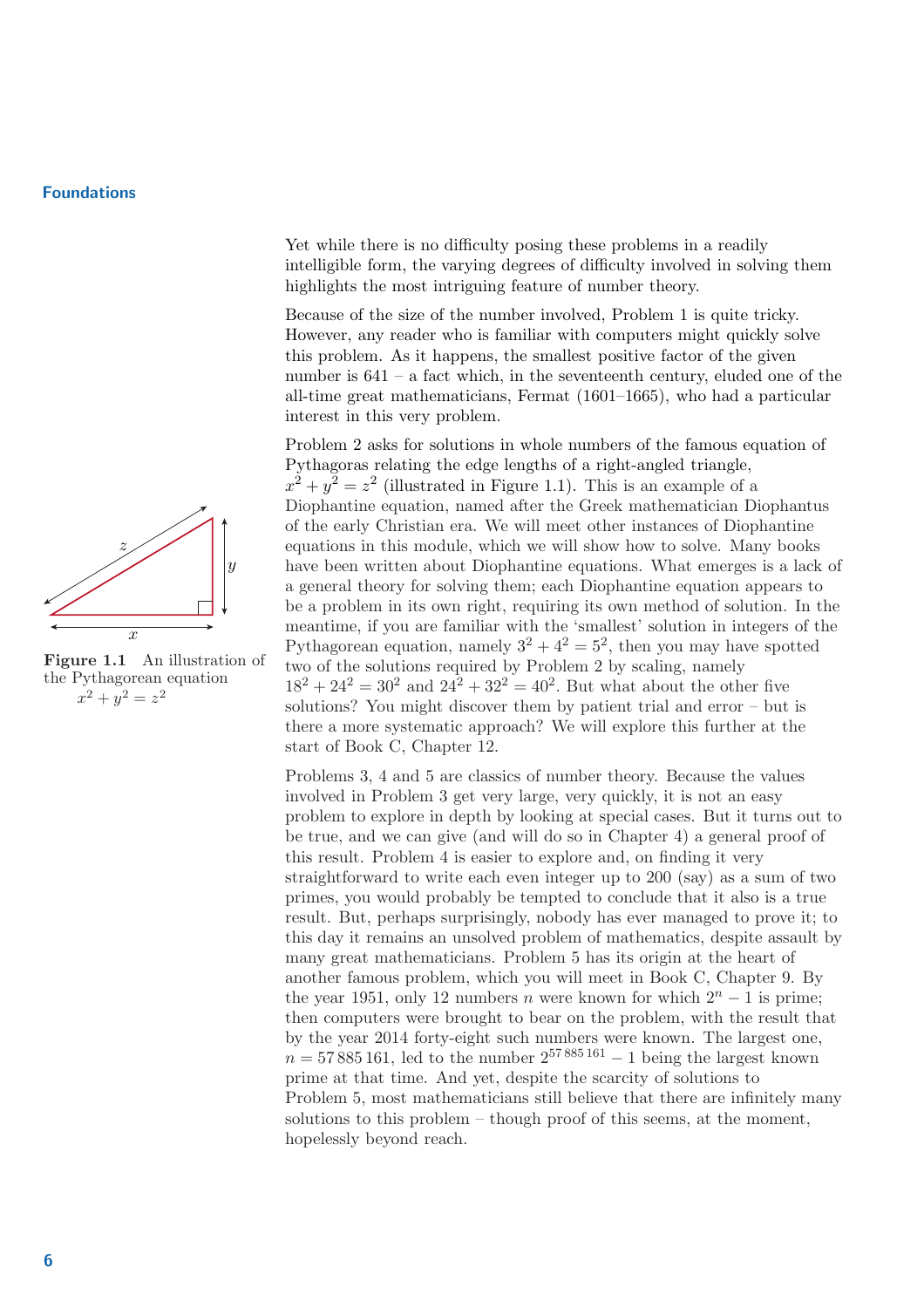Number theory is a subject that has developed over a long period of time and, as the previous paragraph suggests, remains very active today. We have already mentioned a few of the great mathematicians who contributed to the development of the subject; there are many, many more. In the History Reader for this topic, we give a flavour of the history of the subject. The History Reader is not an assessed part of the module and by no means gives a systematic account of the history of number theory. Its inclusion will, we hope, enliven the theoretical side of the material and should also reveal the stumbling way in which progress has been made.

The nature of number theory has changed dramatically in recent years, due to the advent of the computer. Computations that were nigh impossible just a few years ago can now be managed with ease. Consequently, exploration of alleged results and searches for numbers with prescribed properties are readily attacked with the assistance of a machine. Although the material of this module presents many challenges for those with access to (and enthusiasm for) a computer, we have written the module in such a way as to avoid the heavy computational side of the subject. We will be attacking problems in the way that they have been tackled historically, using pencil and paper. There are, however, many problems in the module involving 'arithmetic' that could be simplified with the help of a calculator, and although it is not essential, it is advisable that you have one.

Number theory is all about problem-solving. Nobody becomes competent at calculus by reading about it; it is essential to practise differentiation and integration on a large number of examples. The same is true of number theory; you cannot get to grips with the subject without solving lots of problems yourself. To this end we have included a good stock of problems in all the chapters, and while studying you should always have pencil and paper at hand. The Worked Exercises in the chapters are for you to read, but the Exercises are for you to do. Do not spend forever on an exercise that looks like defeating you. If you get stuck, you should refer to the solution – but do not give in too easily!

# 2 Mathematical induction

Although you may have encountered mathematical induction before now, you may not be familiar with the more formal approach taken to it in this section.

#### 2.1 Notation

Before progressing further we introduce some standard notation to be used throughout this module. In number theory we are primarily interested in the positive integers, also called the natural numbers.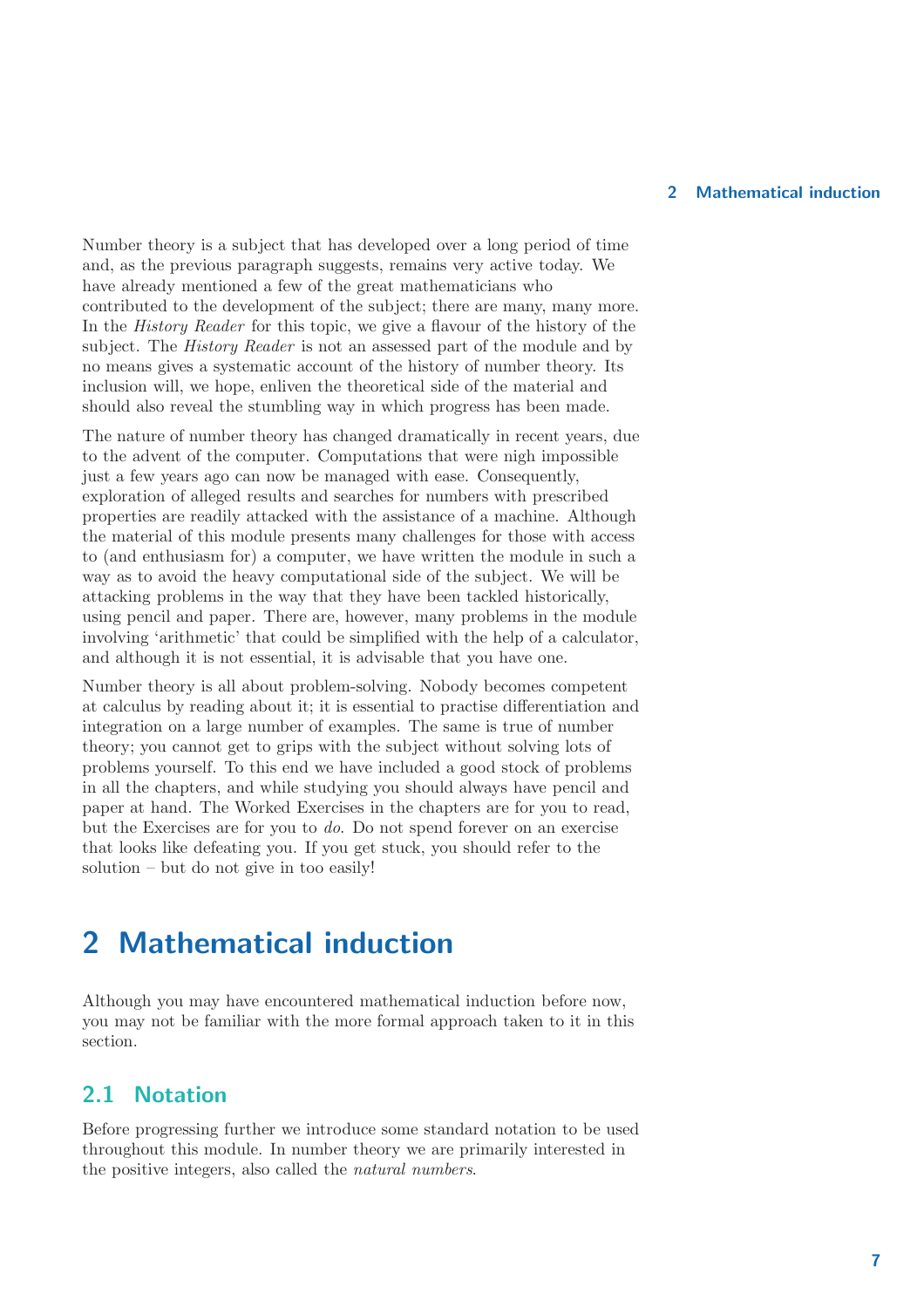A collection of distinct objects (such as numbers) is known as a set. The set of all **integers**, positive, negative or zero, is denoted by  $\mathbb{Z}$ :

$$
\mathbb{Z} = \{\ldots, -2, -1, 0, 1, 2, \ldots\},\
$$

and the set of natural numbers is denoted by N:

$$
\mathbb{N} = \{1, 2, 3, \ldots\}.
$$

We have described each of these sets by (partially) listing its elements within 'curly brackets', which are known more formally as braces. We often describe a set by giving a property that characterises its elements. For example, the set of all integers that are multiples of 3, and which is denoted by 3Z, can be described either by

 $3\mathbb{Z} = \{\ldots, -6, -3, 0, 3, 6, \ldots\}$ 

or by

 $3\mathbb{Z} = \{3n : n \in \mathbb{Z}\}.$ 

We will also have occasion to refer to the set  $\mathbb Q$  of **rational numbers** and the set  $\mathbb R$  of **real numbers**. The rational numbers are the numbers  $\frac{a}{b}$ , where  $a \in \mathbb{Z}$  and  $b \in \mathbb{N}$ , and the real numbers can be thought of as values representing all the points along an infinite number line.

Finally, we will make extensive use of the modulus or absolute value function, which is defined for any element n of  $\mathbb{Z}$  (or  $\mathbb{Q}$  or  $\mathbb{R}$ ) by

$$
|n| = \begin{cases} n, & \text{if } n \ge 0, \\ -n, & \text{if } n < 0. \end{cases}
$$

#### Exercise 2.1

- (a) Which set of numbers is described by each of the following?
	- (i)  ${n \in \mathbb{Z} : |n| > 20}$
	- (ii)  ${n : n = 2m^2$ , for some  $m \in \mathbb{N}$
- (b) Describe each of the following sets in the notation used in part (a).
	- (i) The set of all odd natural numbers.
	- (ii) The set of all integers lying between −100 and 100 inclusive.

#### 2.2 Mathematical induction

One property of  $N$  that is not shared by some other number sets such as  $\mathbb{Z}$ ,  $\mathbb{Q}$  or  $\mathbb{R}$  is worth recording. It may seem a rather obvious property, but its presence is crucial to establishing less apparent properties that we are going to need.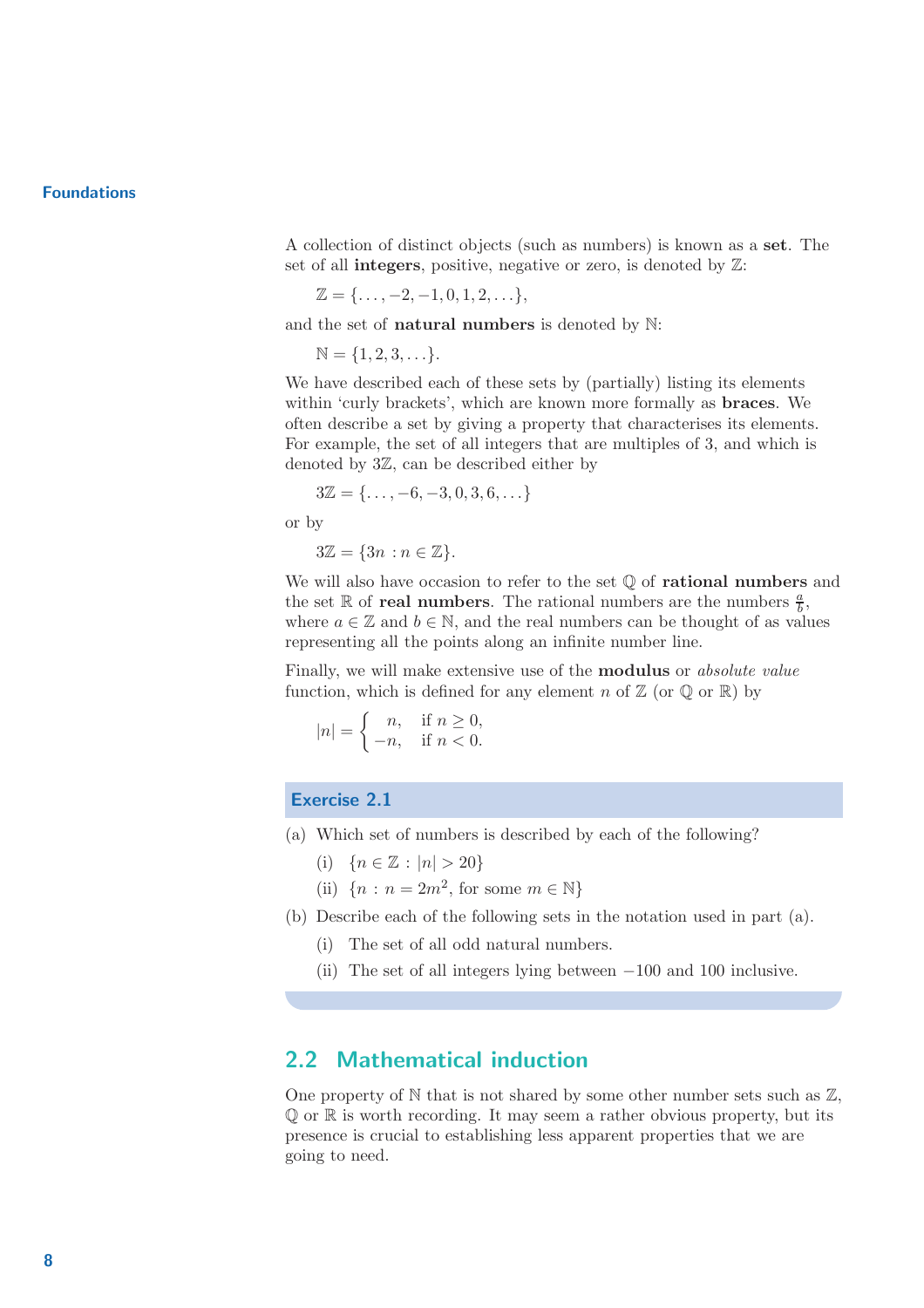#### The Well-Ordering Principle for N

Every non-empty subset of N has a least member. In other words, if S is a non-empty subset of N then there exists  $b \in S$  such that  $b \leq n$ for all  $n \in S$ .

In future we will refer to this just as the Well-Ordering Principle. It says that any collection of natural numbers we care to describe, as long as it has some elements in it, must have a least member. Notice that the set of positive real numbers does not have this property. For example, the set of positive real numbers itself has no least element since, if  $x$  is any positive real, then

 $0 < \frac{1}{2}$  $\frac{1}{2}x < x$ ,

showing that  $\frac{1}{2}x$  is a positive real number smaller than x. Hence x cannot be the smallest positive real number.

From the Well-Ordering Principle we can quickly deduce the result that is the backbone of the method of proof by mathematical induction.

Theorem 2.1 Principle of Induction

If  $S$  is a set of natural numbers with the following two properties:

- (a) 1 is a member of  $S$
- (b) if  $k \in S$ , then the next integer  $k + 1 \in S$
- then  $S = N$ .

**Proof** We give a proof by contradiction. We assume that the theorem is not true and that there is a set S of natural numbers satisfying (a) and (b) that is not the whole of N. We show that this assumption leads to a contradiction and therefore the theorem must be true.

Let  $A$  be the set of all natural numbers that do not belong to  $S$ . By the assumption that  $S$  is not the whole of  $N$ , we know that  $A$  is non-empty. Hence, by the Well-Ordering Principle, A must contain a least member. Let this least member of  $A$  be  $a$ .

By property (a) the integer 1 belongs to  $S$ , and so 1 is not in  $A$ . Therefore  $a > 1$ . Now consider the integer  $a - 1$ , which must be positive as  $a > 1$ . Furthermore, as  $a - 1 < a$  and a is the least member of A, it follows that  $a-1$  does not belong to A. Therefore  $a-1$  is a member of S.

But property (b) now tells us that the integer following  $a - 1$ , namely a itself, belongs to S. This contradicts the fact that a belongs to A. This contradiction means that the one assumption we made, namely that A is non-empty, must be false. So  $A$  is empty and hence  $S$  is the set of all natural numbers.  $\blacksquare$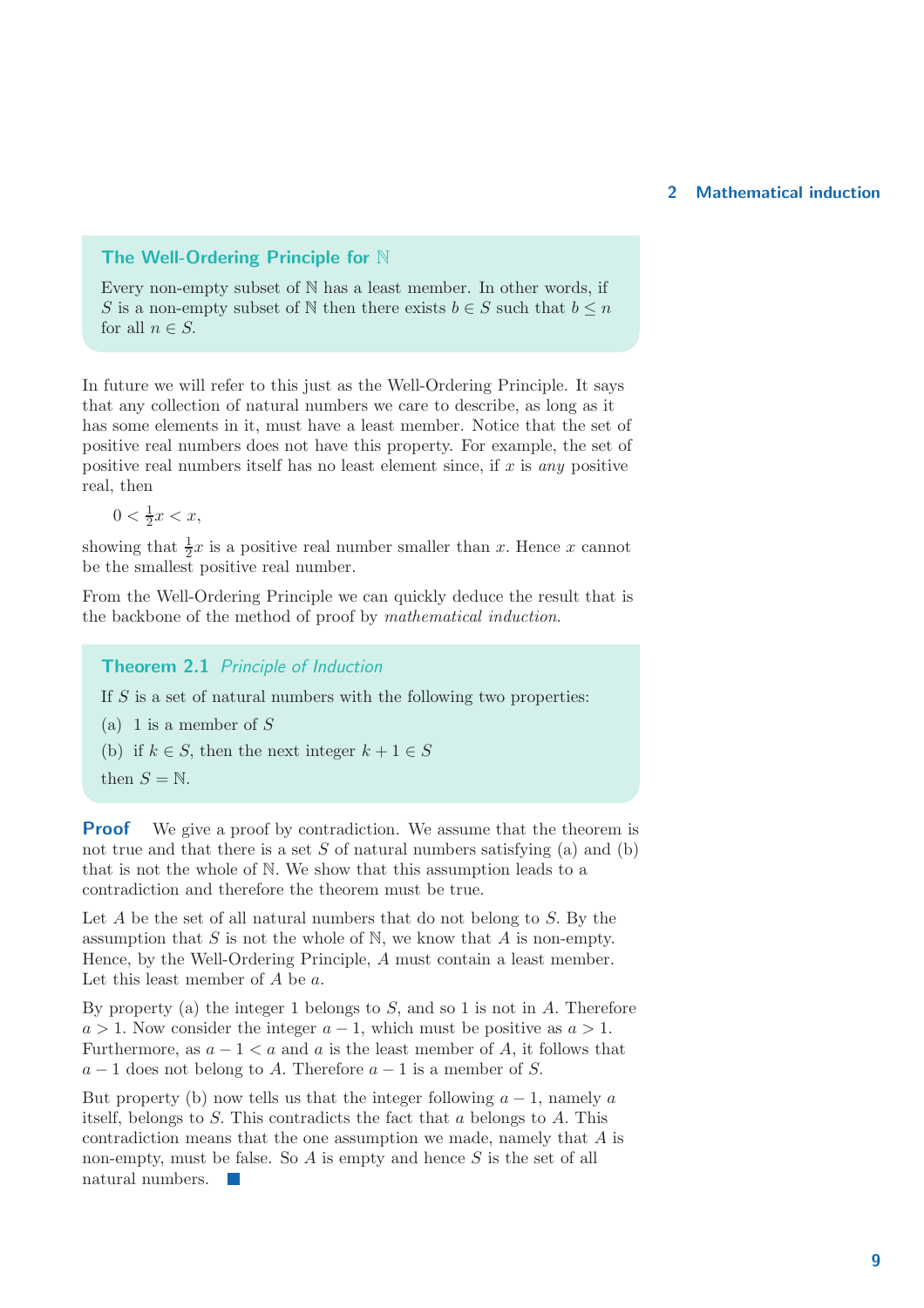#### Worked Exercise 2.2

Prove that

 $1 + 3 + 5 + \cdots + (2n - 1) = n^2$ , for all natural numbers *n*.

#### Solution

With an eye on the Principle of Induction, let S be the set of natural numbers  $n$  for which the formula holds. Our goal is to show that  $S = N$ .

Putting  $n = 1$  in the formula, we observe that the left-hand side has only one term so that the formula reduces to  $1 = 1^2$ , which is true. So  $1 \in S$ .

It remains to prove property (b). To that end, suppose  $k \in S$ , where k is some natural number. Since  $k \in S$  we have that

 $1 + 3 + 5 + \cdots + (2k - 1) = k^2.$ 

To deduce that  $k + 1 \in S$  we must show that the given formula is true for the case  $n = k + 1$ . Working on the left-hand side of the formula for  $n = k + 1$ :

 $1+3+5+\cdots+(2k-1)+(2k+1)$  $= k^2 + (2k + 1)$ , from the assumption that  $k \in S$ ,

 $=(k+1)^2$ , which is the required right-hand side.

This reasoning shows that if  $k \in S$  then  $k + 1 \in S$ , which confirms property (b).

Hence  $S = N$ , and the formula is true for all natural numbers.

We presented Worked Exercise 2.2 by applying the Principle of Induction to the set of natural numbers for which the proposition was true. In future we will present such arguments less formally and will refer to them as proof by mathematical induction. The propositions for which we attempt such proofs are ones that are given in terms of a general natural number *n*, and that we hope to be true for all  $n \in \mathbb{N}$ .

Let  $P(n)$  be a proposition whose truth we wish to prove by mathematical induction. Such a proposition can take various forms. It might be a formula as in Worked Exercise 2.2, an inequality such as  $2^n > n^3$ , which we will discuss in Worked Exercise 2.4, or a statement such as 'n can be written as a sum of distinct powers of 2', which you will meet in Worked Exercise 2.6. To prove the truth of  $P(n)$ , let S be the set of natural numbers n for which  $P(n)$  is true. If we know that  $P(1)$  is true then  $1 \in S$ . Further, if we can show that whenever  $P(k)$  is true it follows that  $P(k+1)$ is true, then  $k \in S$  implies  $k + 1 \in S$ . Hence, by the Principle of Induction,  $S = N$ , and  $P(n)$  is true for all natural numbers.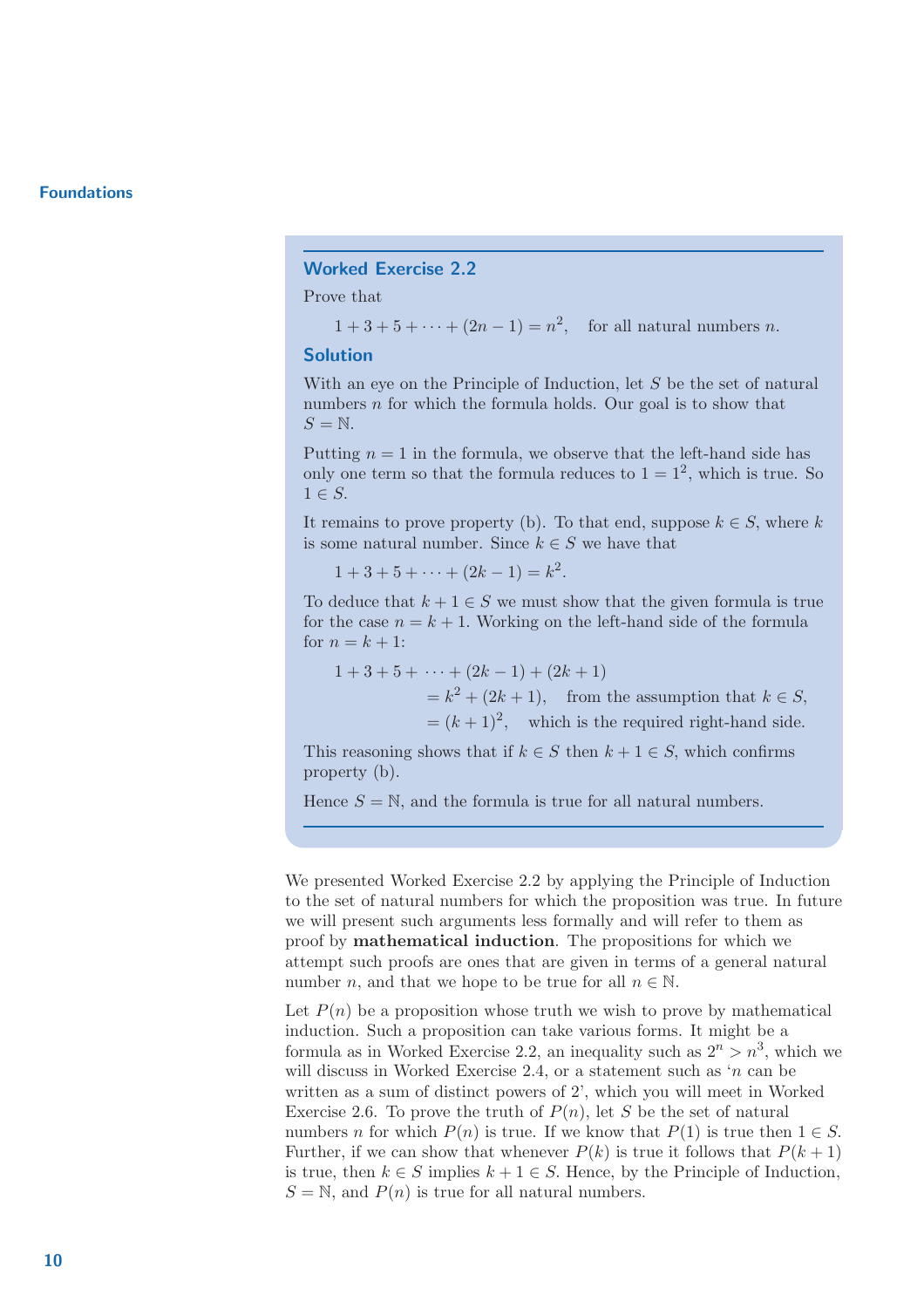We state this formally as follows.

#### Principle of Mathematical Induction

Let  $P(n)$  be a proposition depending on a natural number n. If:

- (a)  $P(1)$  is true
- (b) for any integer  $k \geq 1$ , if  $P(k)$  is true then  $P(k+1)$  is true

then  $P(n)$  is true for all  $n \in \mathbb{N}$ .

Step (a), showing that the proposition is true for the first value, is called the basis for the induction. Step (b) is called the induction step. The assumption made in this step, that  $P(k)$  is true for some integer k, is called the induction hypothesis.

#### Worked Exercise 2.3

Prove the following formula for the sum of the first  $n$  triangular numbers. By 'prove' we mean 'prove for the state of the state of the state of the state of the state of the state of the state of the state of the state of the state of the state of the state of the state of the state of t

$$
1 + 3 + 6 + 10 + \dots + \frac{1}{2}n(n+1) = \frac{1}{6}n(n+1)(n+2) \qquad P(n)
$$

#### Solution

We use mathematical induction to prove that  $P(n)$  is true for all integers  $n \geq 1$  by establishing (a) and (b) above.

First the basis for the induction. Putting  $n = 1$  in  $P(n)$  gives

 $1 = \frac{1}{6} \times 1(1 + 1)(1 + 2).$ 

This is correct, showing that  $P(1)$  is true.

Now the induction step. We assume that  $P(k)$  is true for some natural number  $k$ . That is, we have the induction hypothesis

$$
1 + 3 + 6 + 10 + \dots + \frac{1}{2}k(k+1) = \frac{1}{6}k(k+1)(k+2).
$$

We need to deduce the truth of  $P(k + 1)$  from this, that is

$$
1+3+6+10+\cdots+\frac{1}{2}k(k+1)+\frac{1}{2}(k+1)(k+2)
$$
  
=  $\frac{1}{6}(k+1)(k+2)(k+3).$ 

Taking the left-hand side, we have

$$
1+3+6+10+\cdots+\frac{1}{2}k(k+1)+\frac{1}{2}(k+1)(k+2)
$$
  
=  $\frac{1}{6}k(k+1)(k+2)+\frac{1}{2}(k+1)(k+2)$ ,  
by the induction hypoth  
=  $(k+1)(k+2)(\frac{1}{6}k+\frac{1}{2})$   
=  $\frac{1}{6}(k+1)(k+2)(k+3)$ , which is the RHS of  $P(k+1)$ .

all integers  $n \geq 1$ '. The 'for all integers  $n \geq 1$ ' is taken for granted.

The last term on the left-hand side is the  $(k + 1)$ th triangular<br>number.

he sis.

 $\frac{1}{6}(k+1)(k+2)(k+3)$ , which is the RHS of  $P(k+1)$ . RHS is short for right-hand side and LHS is short for left-hand side of an equation.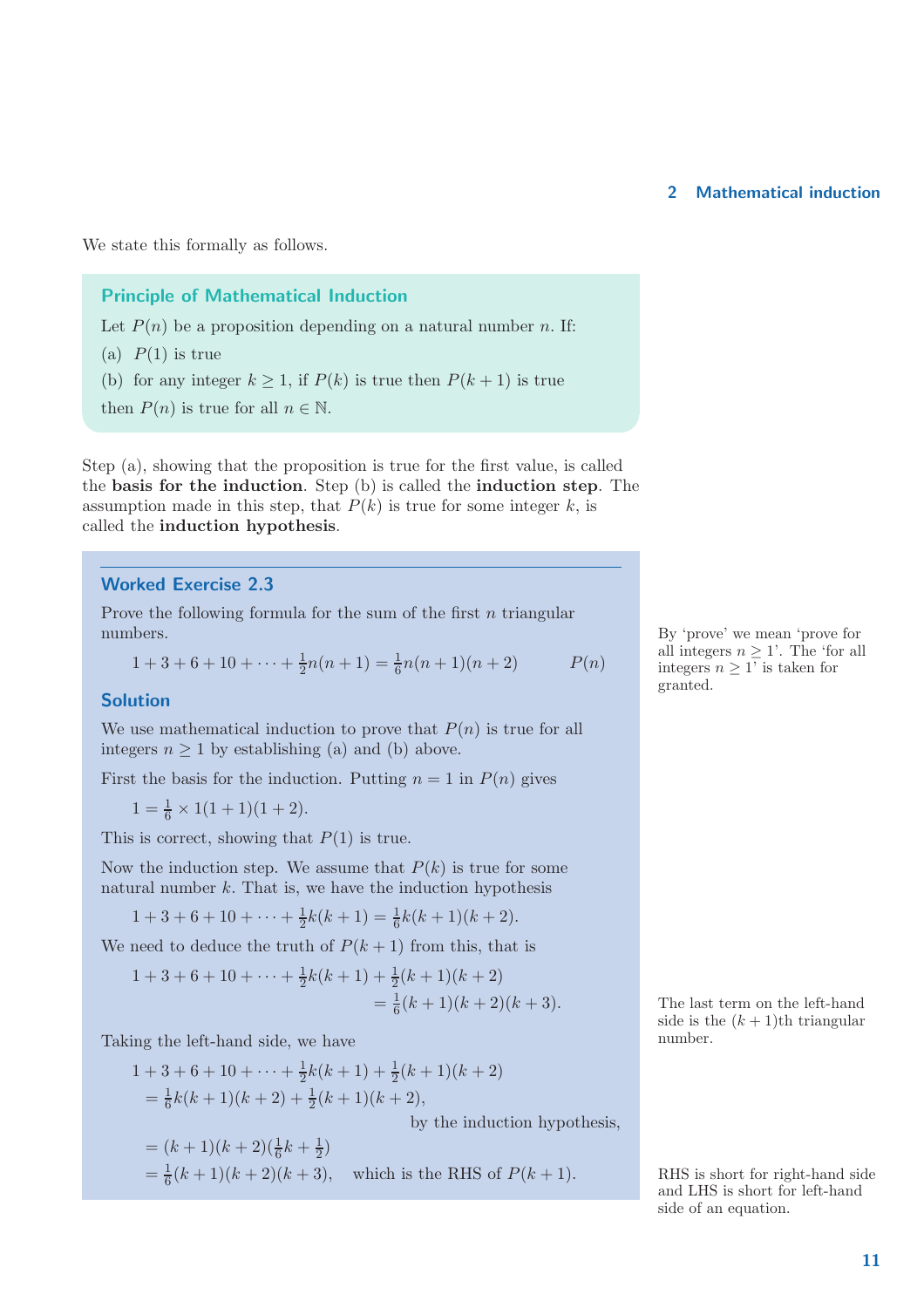This establishes the truth of  $P(k+1)$  and completes the induction step.

Hence, by the Principle of Mathematical Induction,  $P(n)$  is true for all natural numbers.

Mathematical induction can be likened to a line of dominoes (Figure 2.1), arranged so that if any one falls over, it will knock over the next one along the line (the induction step). Then, if the first domino is knocked over (the basis for the induction), they all fall over.



The first domino is knocked over If the kth domino is knocked over,

so too is the  $(k+1)$ th



Of course, the induction step is at the heart of any induction proof. Quite often, as in both the preceding worked exercises, some algebraic manipulation is involved. This may be straightforward or quite complex. The next exercise provides you with an opportunity to practise proof by induction.

Exercise 2.2

(a) Use mathematical induction to prove that the formula

 $1^2 + 2^2 + 3^2 + \cdots + n^2 = \frac{1}{6}$  $\frac{1}{6}n(n+1)(2n+1)$ 

is true for all natural numbers.

(b) A geometric series is the sum of a finite sequence of terms in which the ratio of successive terms is constant,  $r$  in the following example.

Use mathematical induction to prove the formula for the geometric series

$$
a + ar + ar2 + ar3 + \dots + arn-1 = \frac{a(rn - 1)}{r - 1}, \quad r \neq 1.
$$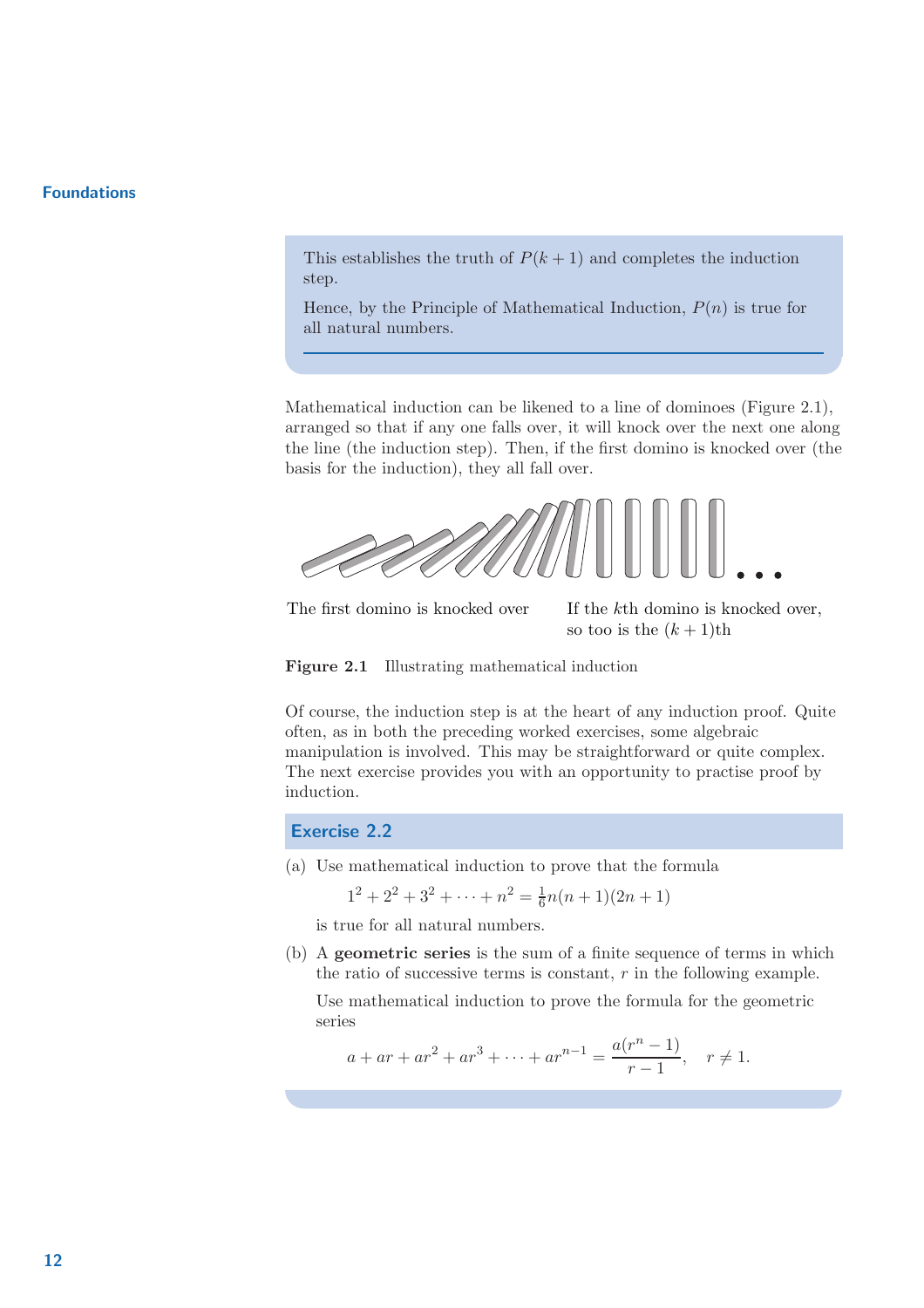#### 2.3 More general induction

The examples that we have seen using mathematical induction have all concerned propositions  $P(n)$  that are true for all natural numbers. In this case  $n = 1$ , the smallest integer for which the proposition was true, provided the basis for the induction. In fact there is nothing special about the number 1 here. The Principle of Induction is readily adapted to provide proofs of results that are true for all integers greater than some integer  $n_0$ .

#### Principle of Mathematical Induction (generalised)

Let  $P(n)$  be a proposition depending on an integer n. If:

(a)  $P(n_0)$  is true

(b) for any integer  $k \geq n_0$ , if  $P(k)$  is true then  $P(k+1)$  is true

then  $P(n)$  is true for all integers  $n \geq n_0$ .

As before, step (a) of the generalised principle is called the basis for the induction, and step (b) is called the induction step.

In the next worked exercise we use this generalised form of induction to prove a result that is true for all integers from 10 onwards. In this example the induction step involves more reasoning than the simple algebraic manipulations we have met so far.

#### Worked Exercise 2.4

For which natural numbers *n* is it true that  $2^n > n^3$ ?

#### Solution

Exploration of the relative values of  $2^n$  and  $n^3$  for small values of n shows that  $2^n$  is larger when  $n = 1$ , but then  $n^3$  is larger for  $n = 2, 3, 4, \ldots, 9$ . For  $n = 10, 2^n$  becomes the larger value once again:

 $2^{10} = 1024 > 1000 = 10^3$ .

As *n* now increases it appears that  $2^n$  grows more quickly than  $n^3$ , which leads us to conjecture:

 $2^n > n^3$  for all integers  $n \ge 10$ .

Preparing the way for induction, we let  $P(n)$  be the statement that  $2^n > n^3$ .

Having seen that  $P(10)$  is true, the basis for the induction is established (as  $n_0 = 10$ ).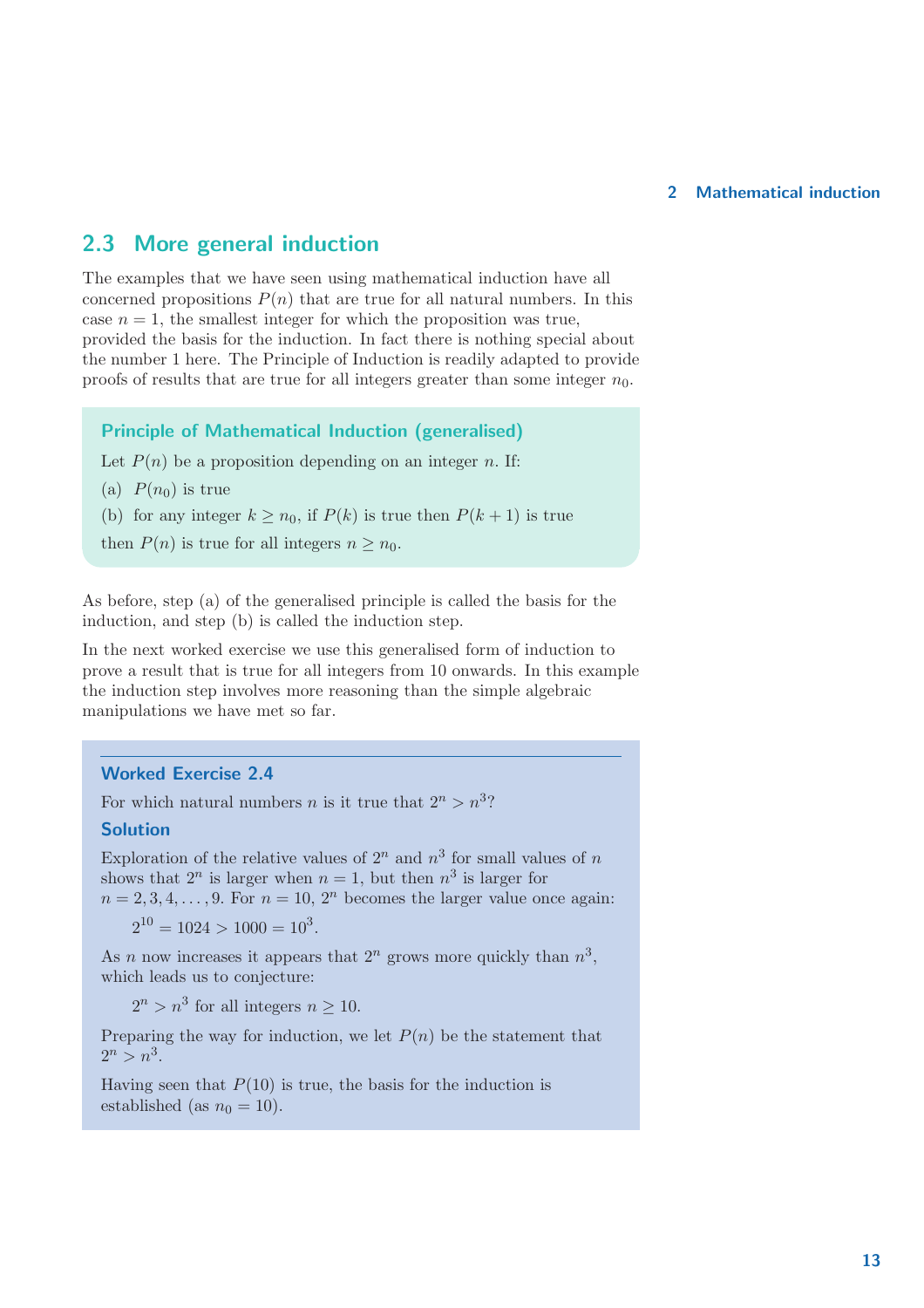It remains to show that, for any integer  $k \geq 10$ , if  $P(k)$  is true then  $P(k+1)$  is true. So the induction hypothesis is

 $2^k > k^3$ , for some  $k \ge 10$ ,

and from this assumption we need to show that

 $2^{k+1} > (k+1)^3$ .

Now,  $2^{k+1} = 2 \times 2^k$  and so the induction hypothesis gives

$$
2^{k+1} > 2k^3.
$$

Therefore it suffices to show that, for any  $k \geq 10$ ,

$$
2k^3 \ge (k+1)^3,
$$

or, rearranging,

 $(1 + \frac{1}{k})^3 \leq 2.$ 

This is certainly true by the following argument. As  $k > 1$ , the largest value of  $\left(1+\frac{1}{k}\right)^3$  comes from the largest value of  $1+\frac{1}{k}$ . This in turn comes from the smallest value of  $k$ , namely  $k = 10$ . However,  $\left(1+\frac{1}{10}\right)^3 = 1.331$ , which is less than 2. This completes the induction step.

Hence, by the Generalised Principle of Mathematical Induction, the proposition is true for all integers  $n \geq 10$ .

Worked Exercise 2.4 has some points of interest. Investigation of the induction step led us to the inequality

 $(1 + \frac{1}{k})^3 \leq 2.$ 

In fact this inequality holds true for all integers  $k \geq 4$  and so the induction step works for all integers  $k \geq 4$  (although we were concerned only with integers  $k \geq 10$ ). Drawing on the earlier analogy with dominoes, the situation in Worked Exercise 2.4 is as depicted in Figure 2.2. If any domino from the fourth onwards were to fall it would knock the next over, but the first one of these that does fall is the tenth.



**Figure 2.2**  $P(n): 2^n > n^3$  for  $n \ge 10$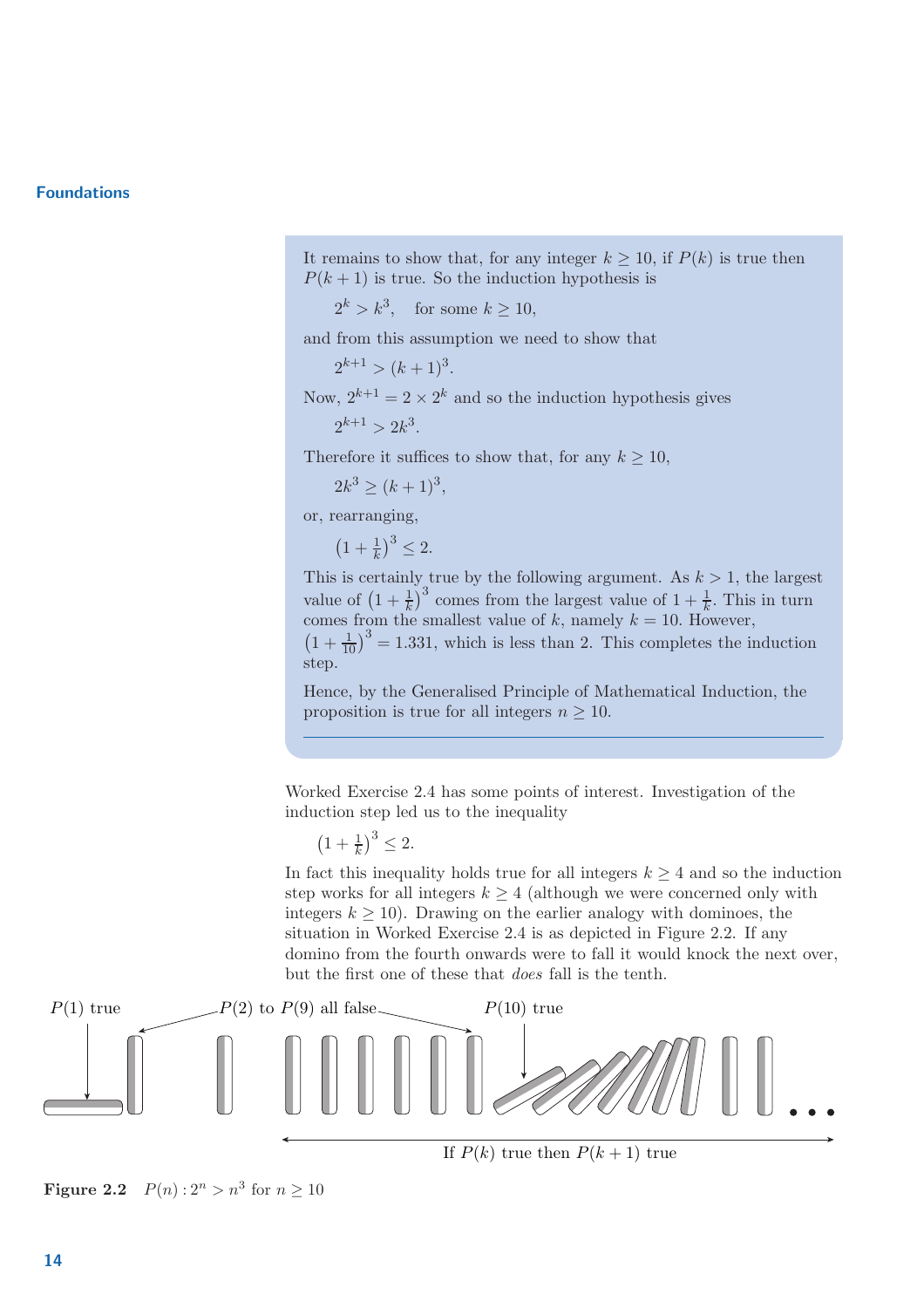In the examples so far, when establishing the induction step, we assumed that the proposition under question was true for some integer  $k > n_0$ . On occasion it can be helpful to make a more general assumption. The Second Principle of Mathematical Induction employs a different induction step.

Second Principle of Mathematical Induction

Let  $P(n)$  be a proposition depending on an integer n. If:

- (a)  $P(n_0)$  is true
- (b') for any integer  $k \geq n_0$ , if  $P(n_0)$ ,  $P(n_0 + 1)$ , ...,  $P(k)$  are all true, then  $P(k+1)$  is true

then  $P(n)$  is true for all integers  $n \geq n_0$ .

The Second Principle of Mathematical Induction seems logically sound if one thinks of the domino analogy, and can be established from the Well-Ordering Principle. We will not do so here but proof of this can be found in the solution to Exercise 2.4(d).

The next two worked exercises both make use of the Second Principle of Mathematical Induction.

#### Worked Exercise 2.5

A sequence of integers is defined as follows:

 $x_0 = 1;$   $x_n = x_0 + x_1 + \cdots + x_{n-1}$ , for all integers  $n \ge 1$ .

Prove that  $x_n = 2^{n-1}$ , for all integers  $n \ge 1$ .

#### Solution

Denote the proposition  $x_n = 2^{n-1}$  by  $P(n)$ .

Then  $x_1 = x_0 = 1 = 2^0$ , so  $P(1)$  is true and we have the basis for the induction.

Heading towards the (new) induction step, suppose that  $P(r)$  is true for all  $1 \leq r \leq k$ ; that is,

 $x_r = 2^{r-1}$ , for  $1 \le r \le k$ .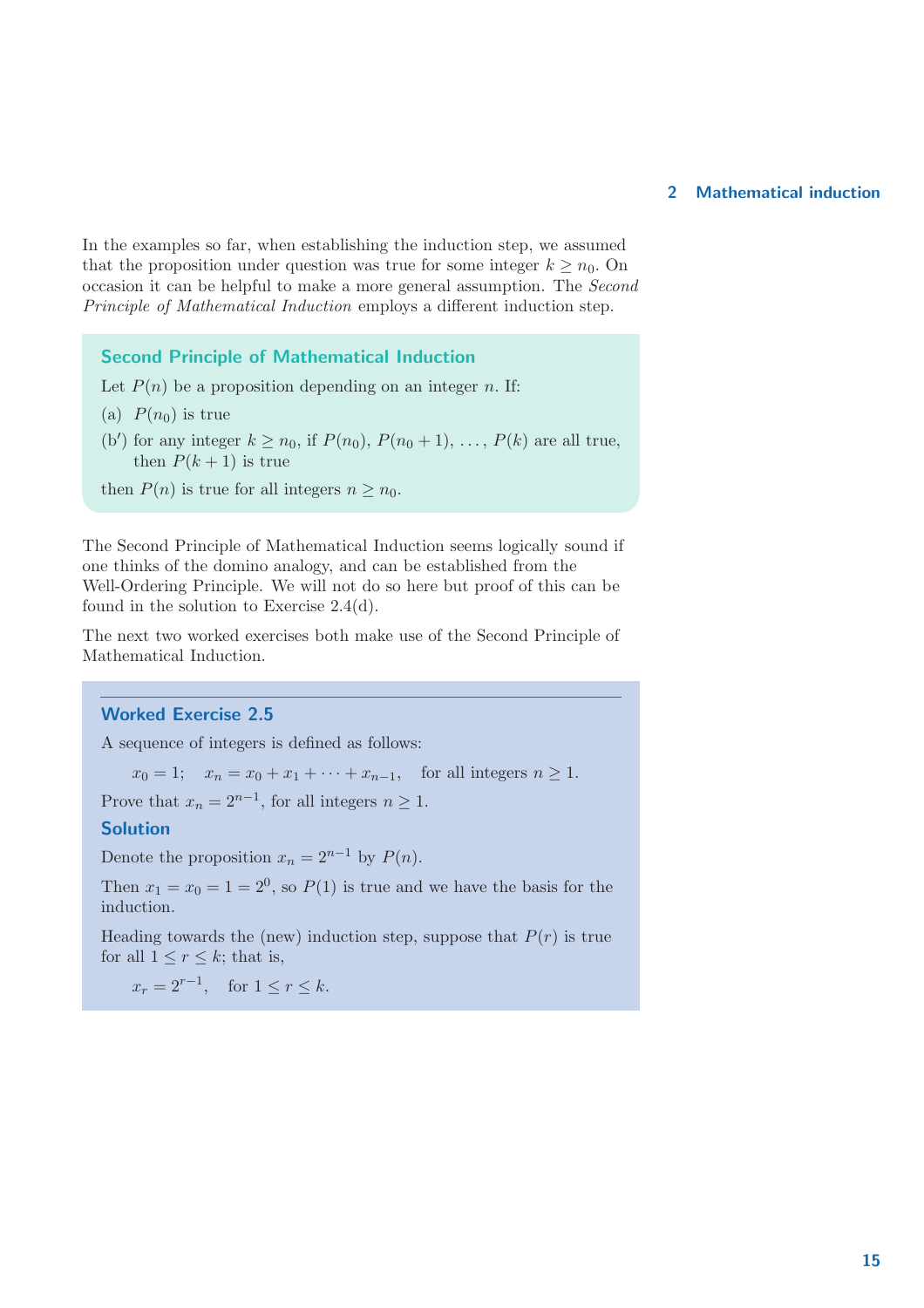Then

$$
x_{k+1} = x_0 + x_1 + \dots + x_k
$$
  
= 1 + (1 + 2 + 4 + \dots + 2<sup>k-1</sup>), by the induction hypothesis,  
= 1 +  $\frac{2^k - 1}{2 - 1}$ , by formula for geometric series,  
Exercise 2.2(b),  
= 2<sup>k</sup>.

This establishes the truth of  $P(k+1)$  and completes the induction step.

Hence the result follows by the Second Principle of Mathematical Induction.

Although there are other ways of proving the result in Worked Exercise 2.5, it is not easy to prove using mathematical induction without making use of the Second Principle. It is the fact that each number in the sequence is defined in terms of all the preceding numbers that makes the Second Principle relevant. In Worked Exercise 2.6 we employ the Second Principle of Mathematical Induction again, but this time it will be used differently.

#### Worked Exercise 2.6

Prove that every natural number  $n$  can be written as a sum of distinct (integer) powers of 2. For example,  $13 = 2^0 + 2^2 + 2^3$  and  $20 = 2^2 + 2^4$ .

You might be familiar with the fact that each natural number is expressed *uniquely* in this way: we are essentially representing  $n$  in binary. However, we omit the proof of uniqueness here.

#### Solution

Let  $P(n)$  be the proposition that n can be written as a sum of distinct powers of 2.

Then, since  $1 = 2^0$ ,  $P(1)$  is true and we have the basis for the induction.

To make use of the Second Principle we assume that, for some natural number k,  $P(r)$  is true for each integer r in the range  $1 \leq r \leq k$ . That is, we assume that each  $r$  in this range can be expressed in the required way. To complete the induction proof we show that, under this assumption,  $k + 1$  can be expressed as a sum of distinct powers of 2, thereby establishing the truth of  $P(k+1)$ .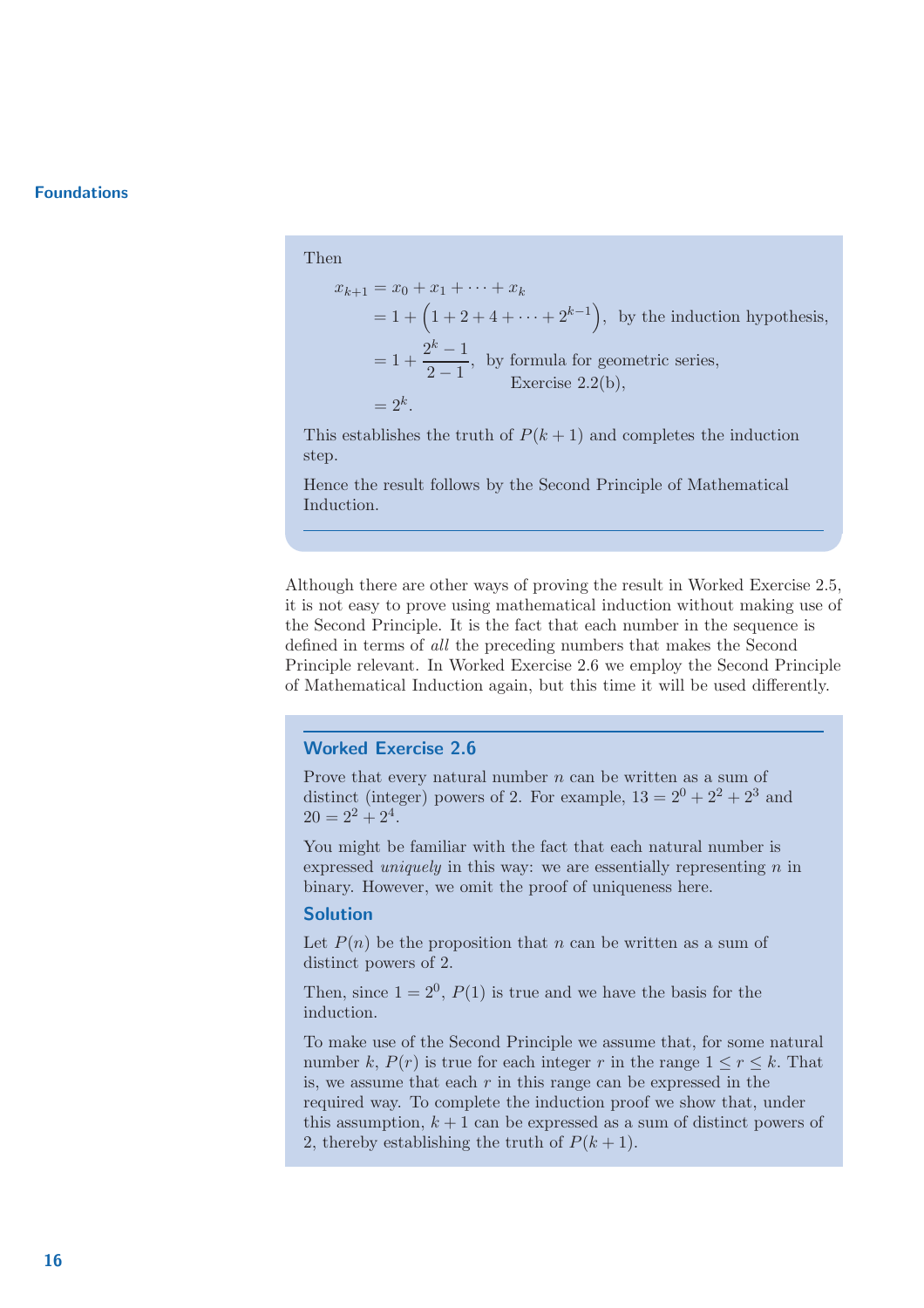We consider two cases, depending on whether  $k + 1$  is even or odd.

#### Case  $k + 1$  even

Since  $k + 1$  is even we can write  $k + 1 = 2s$  for some natural number s. Now  $s < k + 1$  so, by the induction hypothesis, s can be written as a sum of distinct powers of 2, say

$$
s = 2a + 2b + \dots + 2f, \quad a, b, \dots, f \text{ distinct.}
$$

Multiplying this sum by 2 gives

$$
k + 1 = 2s = 2^{a+1} + 2^{b+1} + \dots + 2^{f+1},
$$
  
\n
$$
a + 1, b + 1, \dots, f + 1 \text{ distinct},
$$

as required.

Case  $k + 1$  odd

Since  $k + 1$  is odd we can write  $k + 1 = 2s + 1$  for some natural number s. Now  $2s < k + 1$  so, by the induction hypothesis, 2s can be written as a sum of distinct powers of 2, say

 $2s = 2^a + 2^b + \dots + 2^f, \quad a, b, \dots, f \text{ distinct.}$ 

Since  $2s$  is even, and the exponents in this representation of  $2s$  are distinct, no exponent can be 0 (because the only power of 2 giving an odd integer is  $2^0 = 1$ .

Hence

$$
k + 1 = 2s + 1
$$
  
=  $2^a + 2^b + \dots + 2^f + 1$ , *a, b, ..., f* distinct and non-zero,  
=  $2^a + 2^b + \dots + 2^f + 2^0$ , *a, b, ..., f, 0* distinct,

as required.

This completes the induction step and the result follows by the Second Principle of Mathematical Induction.

#### Exercise 2.3

In the sequence

1, 3, 4, 7, 11, 18, 29, 47, . . . ,

each term, from the third onwards, is the sum of the previous two terms. That is, the sequence  $\{L_n\}$  is defined by

 $L_1 = 1; \quad L_2 = 3; \quad L_n = L_{n-1} + L_{n-2}, \quad \text{for } n \geq 3.$ 

Use the Second Principle of Mathematical Induction to prove that

 $L_n < \left(\frac{7}{4}\right)$  $\frac{7}{4}$ , for all  $n \ge 1$ .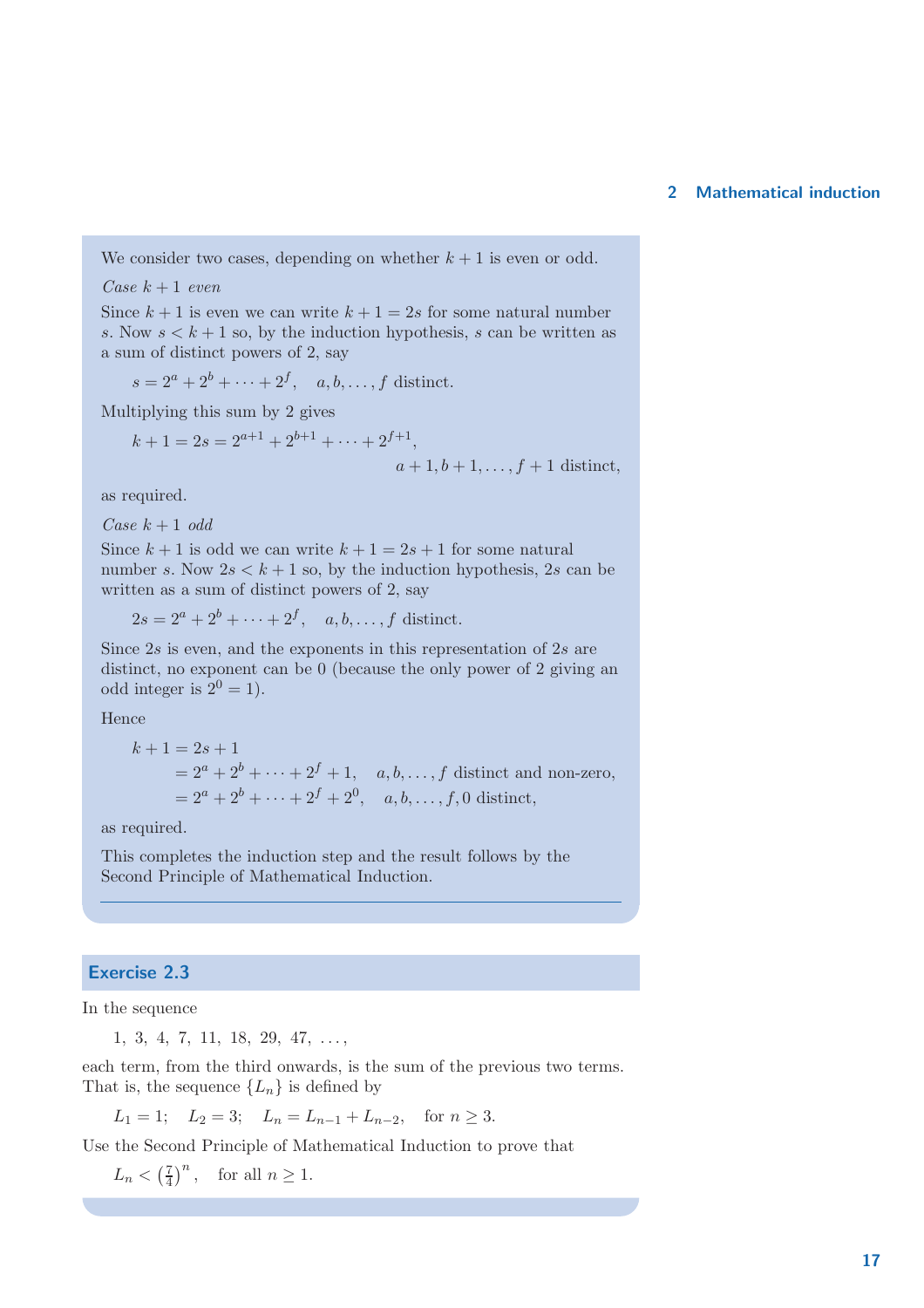Mathematical induction provides a powerful method of proof, whose applications include proving the truth of formulas for all integers from some integer onwards. But while mathematical induction is a great help in proving formulas, it does not help us to find such formulas. Discovering the formulas in the first place is a different matter.

We finish this section with an exercise that sets several problems on proof by mathematical induction.

#### Exercise 2.4

- (a) Use the Principle of Mathematical Induction to prove that the following formulas are true for all natural numbers  $n$ .
	- (i)  $1^2 + 3^2 + 5^2 + \cdots + (2n 1)^2 = \frac{1}{3}$  $\frac{1}{3}n(4n^2-1)$
	- (ii)  $1 + 5 + 12 + 22 + \cdots + \frac{1}{2}$  $\frac{1}{2}n(3n-1) = \frac{1}{2}n^2(n+1)$
- (b) The **factorial** of  $k \in \mathbb{N}$  is  $k! = 1 \times 2 \times \cdots \times k$ .

Prove the following formula for all natural numbers  $n$ .

 $1 \times (1!) + 2 \times (2!) + 3 \times (3!) + \cdots + n \times (n!) = (n+1)! - 1$ 

- (c) For which natural numbers *n* is it true that  $n! > 6n^2$ ? Prove your result using mathematical induction.
- (d) Show how the Second Principle of Mathematical Induction can be derived from the Well-Ordering Principle, as follows.

Suppose that the conditions (a) and  $(b')$  stated in the Second Principle of Mathematical Induction hold. Let S be the set of integers k,  $k > n_0$ , for which  $P(k)$  does not hold, that is,

 $S = \{k \in \mathbb{Z} : k \geq n_0 \text{ and } P(k) \text{ is false}\}.$ 

Suppose that  $S$  is non-empty and use this assumption to deduce that the set

 $T = \{s - n_0 : s \in S\}$ 

is a non-empty set of natural numbers. Show how the existence of a least member of T leads to a contradiction.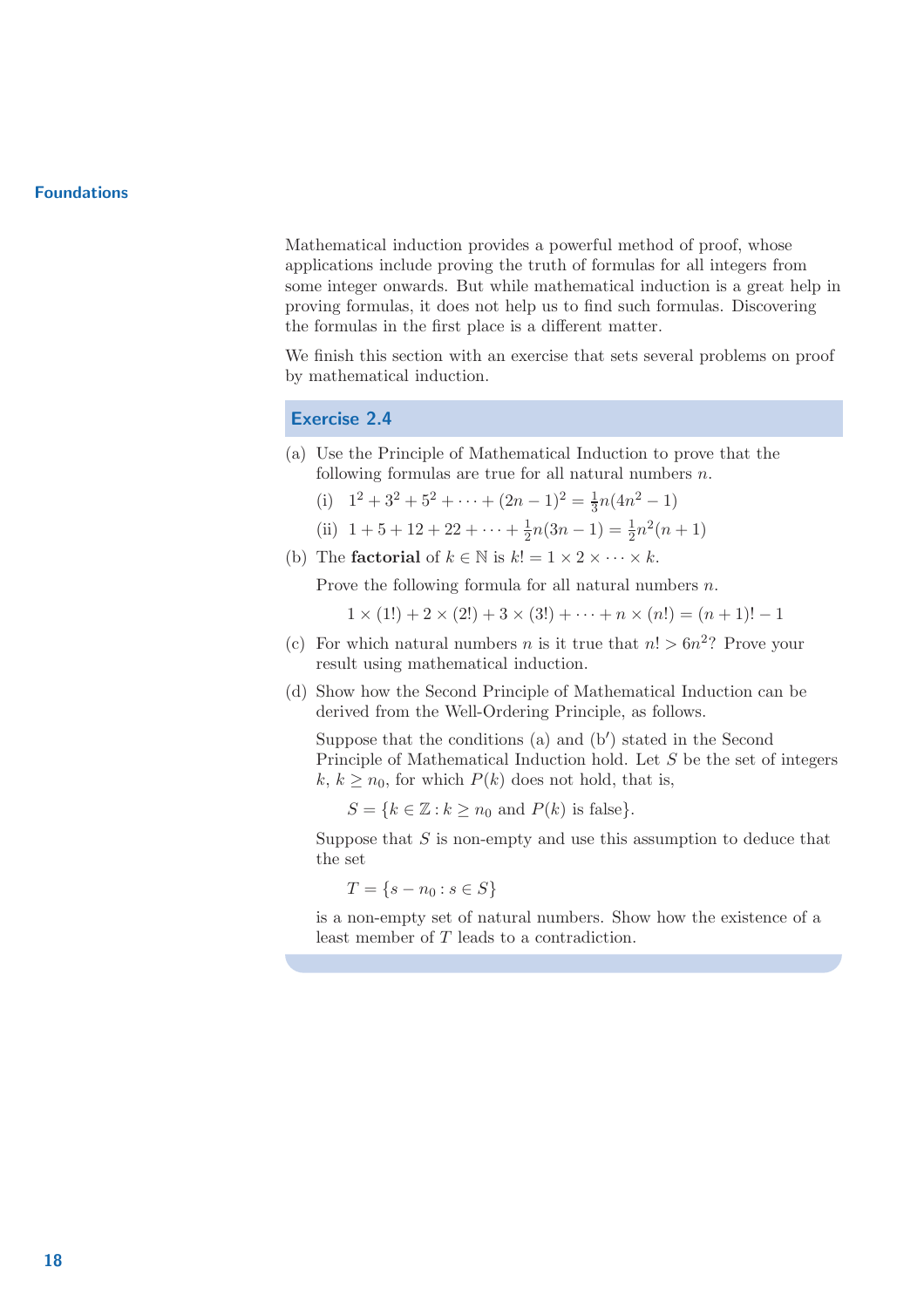#### 2.4 Integer division

From an early age we learn how to divide one natural number by another, obtaining a quotient and a remainder. For example, we can divide 23 by 4 to obtain a quotient of 5 and a remainder of 3 or, rather more formally,  $23 = 4 \times 5 + 3$ . In fact, if we stipulate that when dividing by 4 the only permitted remainders are 0, 1, 2 and 3 then the quotient and remainder in any division by 4 turn out to be unique. That is, the only way that we can write  $23 = 4 \times q + r$ , where q and r are integers with  $0 \leq r < 4$ , is  $q = 5$ and  $r = 3$ . Such uniqueness holds for division by any natural number. The familiar result exemplified here, known as the Division Algorithm, is of enormous theoretical importance. In what follows we will discuss certain consequences of it that are fundamental to our treatment of numbers.

#### **Theorem 2.7** The Division Algorithm

For any two integers a and b, where  $b > 0$ , there exist unique integers q and r such that

 $a = bq + r$ , where  $0 \leq r \leq b$ .

**Proof** Consider the set of integers

$$
S = \{a - bn \ge 0 : n \in \mathbb{Z}\}.
$$

The set S is non-empty because, as b is positive,  $a - bn$  will certainly be<br>in exiting for large number of a Fither 0 is a marsher of S and<br>i.e.,  $a - 2b$ ,  $a - b$ ,  $a$ ,  $a + b$ , ...}. positive for large negative values of  $n$ . Either 0 is a member of  $S$ , and hence the least member of  $S$ , or  $S$  is a non-empty set of natural numbers and, by the Well-Ordering Principle, again has a least member. So in either case there exists an integer q such that  $a - bq = r$  is the least member of S. Hence we have integers q and  $r$  such that

 $a = bq + r$ , where  $0 \leq r$ .

If  $r \geq b$  then  $r - b \geq 0$ . In addition,

$$
r - b = a - bq - b = a - b(q + 1)
$$

and so  $r - b$  is a member of S. However,  $r - b$  is smaller than r, which contradicts the minimality of r, and so  $r < b$ .

It remains to prove the uniqueness of  $q$  and  $r$ . Suppose, therefore, that

 $a = bq + r, \quad 0 \leq r < b,$ 

and

$$
a = bq' + r', \quad 0 \le r' < b.
$$

Subtracting gives

$$
0 = b(q - q') + (r - r').
$$

Now if  $q = q'$  this equation gives  $r = r'$  and so the expressions for a are the same.

S is the set of non-negative integers in the set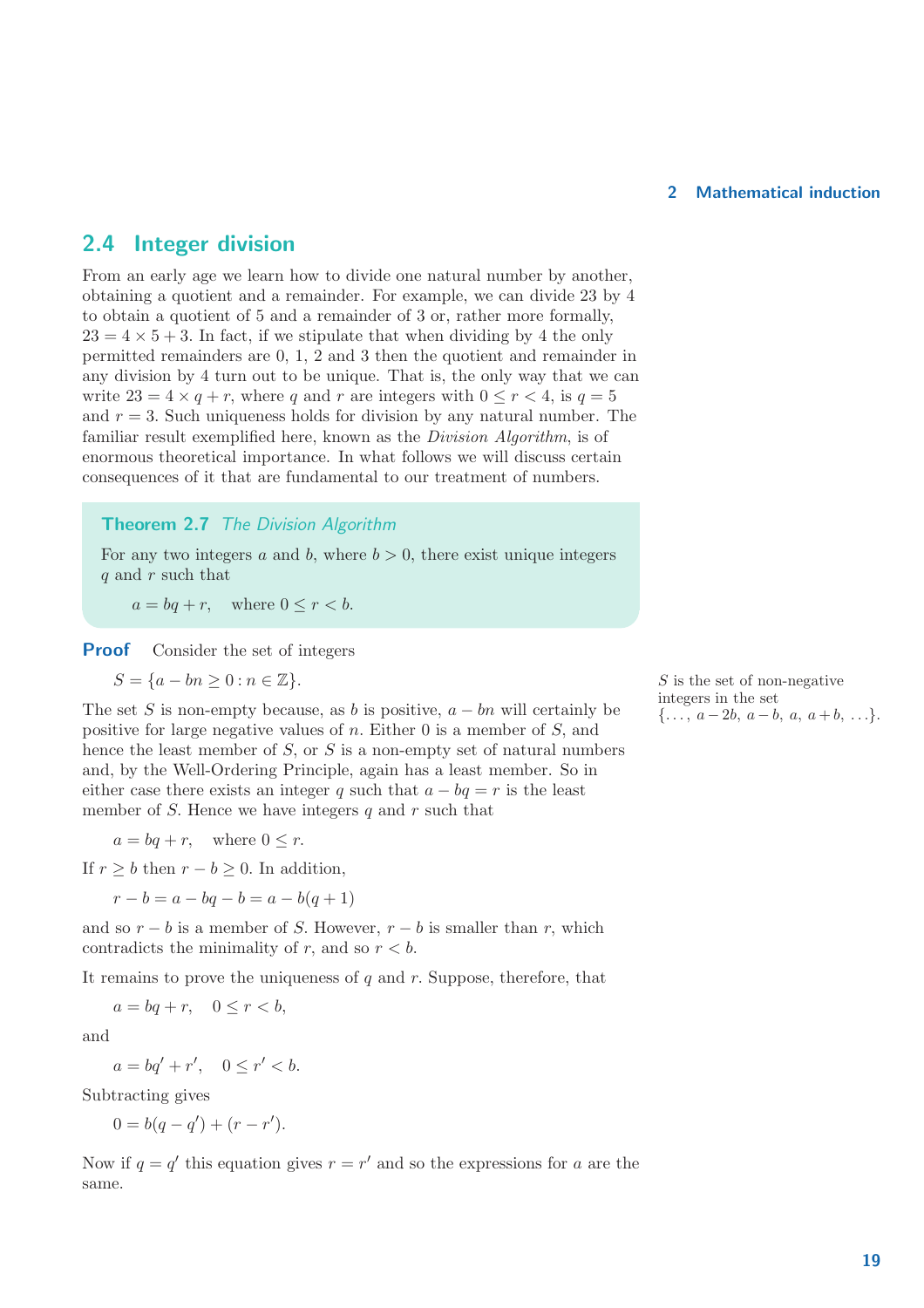On the other hand, if  $q \neq q'$ , we may assume that  $q > q'$  and hence that  $q - q' > 0$ . It follows that  $q - q' \geq 1$ . Since  $b > 0$  we have

$$
r' - r = b(q - q')
$$
  
\n
$$
\geq b \times 1 = b.
$$

Adding  $r$  to both sides gives

$$
r'\geq b+r\geq b,
$$

contradicting the definition of  $r'$ .

Therefore the values of  $q$  and  $r$  are unique.  $\sim$ 

Essentially the same argument is illustrated as follows. Imagine multiples of b stepped off along the number line, as shown in Figure 2.3. As the intervals marked off in this way cover the whole line, the number  $a$  lies in some interval

$$
bq \le a < b(q+1).
$$

This interval containing  $a$  will be unique. Notice that if  $a$  is a multiple of  $b$ then a coincides with one of the marks between the intervals. In this case, the interval to either side of a could be chosen to contain a. However, the inequalities decree that we choose the interval that has  $a$  at its left-hand end.



Figure 2.3 Illustrating the Division Algorithm

Subtracting bq through the above inequality shows us that there is a unique integer q such that  $0 \le a - bq < b$ . Now putting  $a - bq = r$  gives the claimed result.

The way of representing numbers suggested by the Division Algorithm will be important to us, so let us pause to look at some simple applications.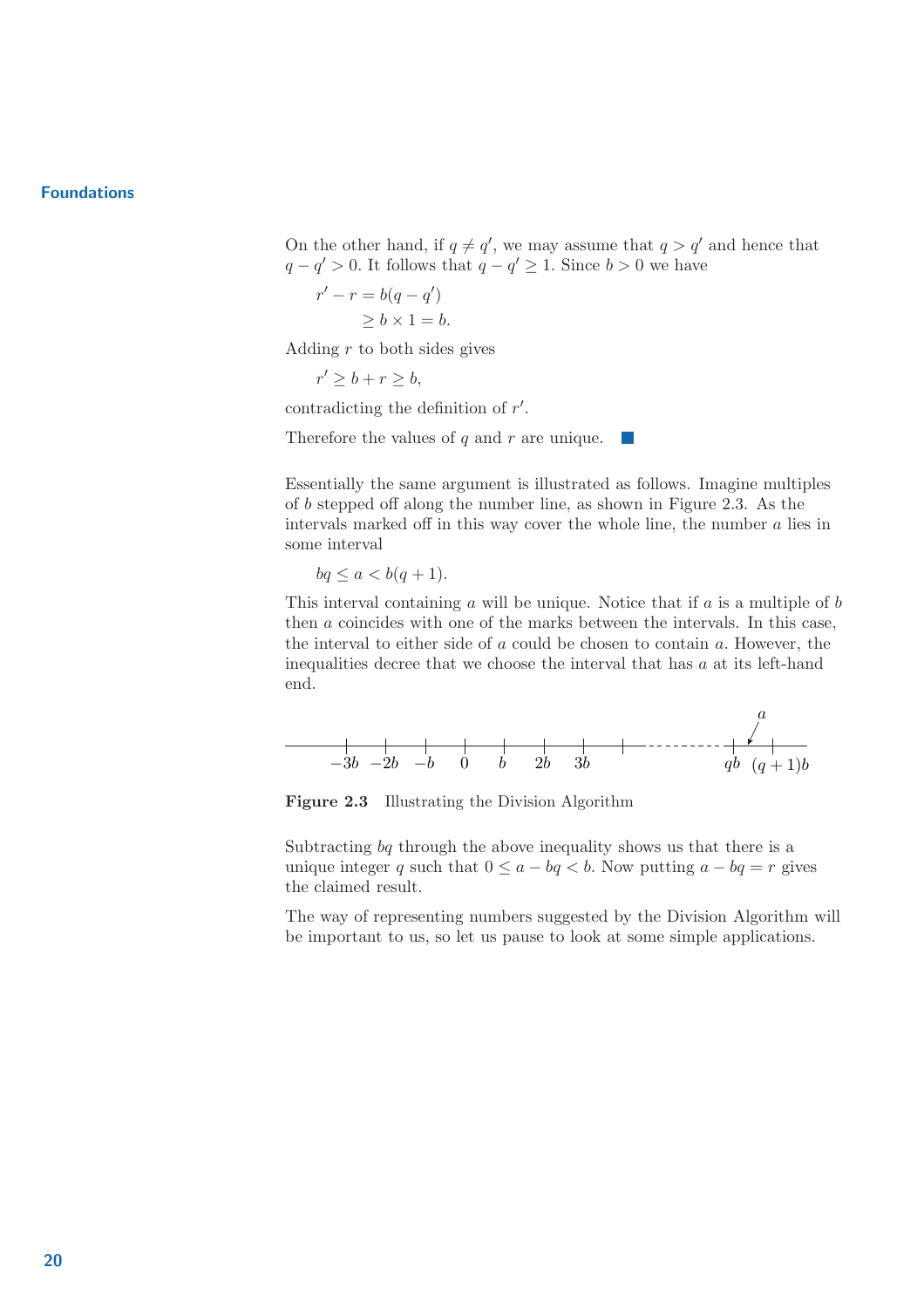#### Worked Exercise 2.8

Show that when any square is divided by 4 the remainder is either 0 or 1.

#### Solution

The Division Algorithm, applied to division by 4, tells us that any integer can be written uniquely in one of the forms  $4n$ ,  $4n + 1$ ,  $4n + 2$ or  $4n + 3$  for some integer n. So any square number is the square of an integer of one of these four forms. We write each square in its unique form  $4q + r$  and hope to find that the only possible values for  $r$  are 0 and 1.

 $(4n)^2 = 16n^2 = 4(4n^2) + 0$  $(4n+1)^2 = 16n^2 + 8n + 1 = 4(4n^2 + 2n) + 1$  $(4n+2)^2 = 16n^2 + 16n + 4 = 4(4n^2 + 4n + 1) + 0$  $(4n+3)^2 = 16n^2 + 24n + 9 = 4(4n^2 + 6n + 2) + 1$ 

In each case the remainder on division by 4 is either 0 or 1, as claimed.

In fact we could have made the calculations simpler by working with remainders on division by 2. Any number is either of form 2n or of form  $2n + 1$  and the respective squares are

$$
(2n)^{2} = 4n^{2} + 0,
$$
  
\n
$$
(2n + 1)^{2} = 4n^{2} + 4n + 1 = 4(n^{2} + n) + 1,
$$

showing that the remainder on division by 4 is either 0 or 1.

#### Exercise 2.5

The Division Algorithm tells us that any integer can be written in one of the forms  $3n$ ,  $3n + 1$  or  $3n + 2$ . Use this fact to deduce that when any cube is divided by 9 the remainder is one of 0, 1 or 8.

Before moving on, we would like to highlight two formulas with which you are likely to be familiar and which can readily be verified by expanding the brackets.

$$
(an + b)2 = a2n2 + 2abn + b2
$$

$$
(an + b)3 = a3n3 + 3a2bn2 + 3ab2n + b3
$$

Knowledge of these formulas can be useful, as was the case in the solutions to Worked Exercise 2.8 and Exercise 2.5.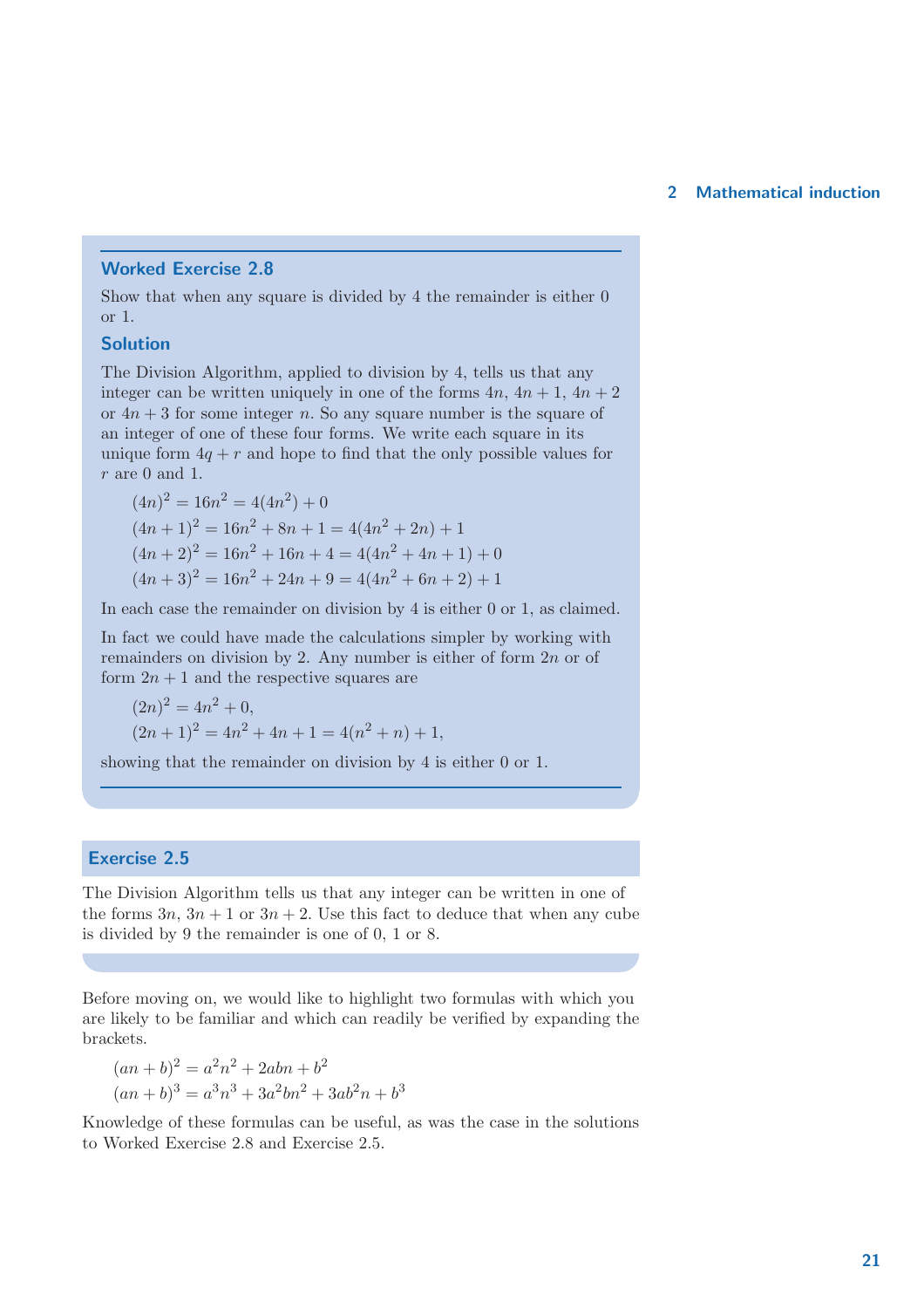phrase 'b is a **divisor** of  $a$ ' rather than 'b is a factor of  $a'$ . The Division Algorithm provides us with our definition of divisibility: one number is divisible by another when the unique remainder is 0.

#### Definition 2.9 Factors and multiples

An integer  $a$  is divisible by the natural number  $b$  (or, for brevity,  $b$ ) divides a) if there exists some integer q such that  $a = bq$ .

In other texts you may find the When b divides a we say that b is a **factor** of a or that a is a multiple of  $b$ .

> We write  $b \mid a$  as a shorthand for b divides a, and  $b \nmid a$  for b does not divide a.

Be careful not to confuse the statement  $b \mid a$  with the fraction  $\frac{b}{a}$ . For example, 3 | 21 since  $21 = 3 \times 7$  and  $6$  |  $-24$  since  $-24 = 6 \times (-4)$ . On the other hand,  $6 \nmid 16$  since  $16 = 6 \times 2 + 4$ .

Notice that we consider division only by positive integers. The definition could be adapted to permit division by negative numbers by declaring that  $a$  is divisible by  $b$  (positive or negative) when there exists an integer  $q$  such that  $a = bq$ . But if  $a = bq$  it must be the case that  $a = (-b)(-q)$  and so this definition would lead to b being a factor of a if, and only if,  $-b$  is a factor of a. There is therefore nothing essentially complicated in dividing by negative numbers, but we will have no occasion to do so. Therefore, if we ask for the factors of an integer, we expect answers that are positive.

Notice also that 0 is excluded as a factor, as the only number for which 0 is a factor is 0 itself. Additionally, since  $0 = n \times 0$ , every natural number is a factor of 0; in fact 0 is unique in having an infinite number of factors, as will be shown in the proof of Theorem 2.10(b).

#### Exercise 2.6

- (a) List all the factors of 18 and −24. Do these two numbers have any factors in common?
- (b) Show that if n is not a multiple of 3 then  $n^2 1$  is divisible by 3.

Exercise 2.6(a) highlights one property of divisibility, namely that any integer greater than 1 has at least two factors, namely itself and 1. This is just one of a number of simple properties that are direct consequences of the definition. Such properties are not particularly exciting in themselves but some of them will prove to be useful as tools for deriving further information. A selection of the more important properties have been grouped together in the following theorem.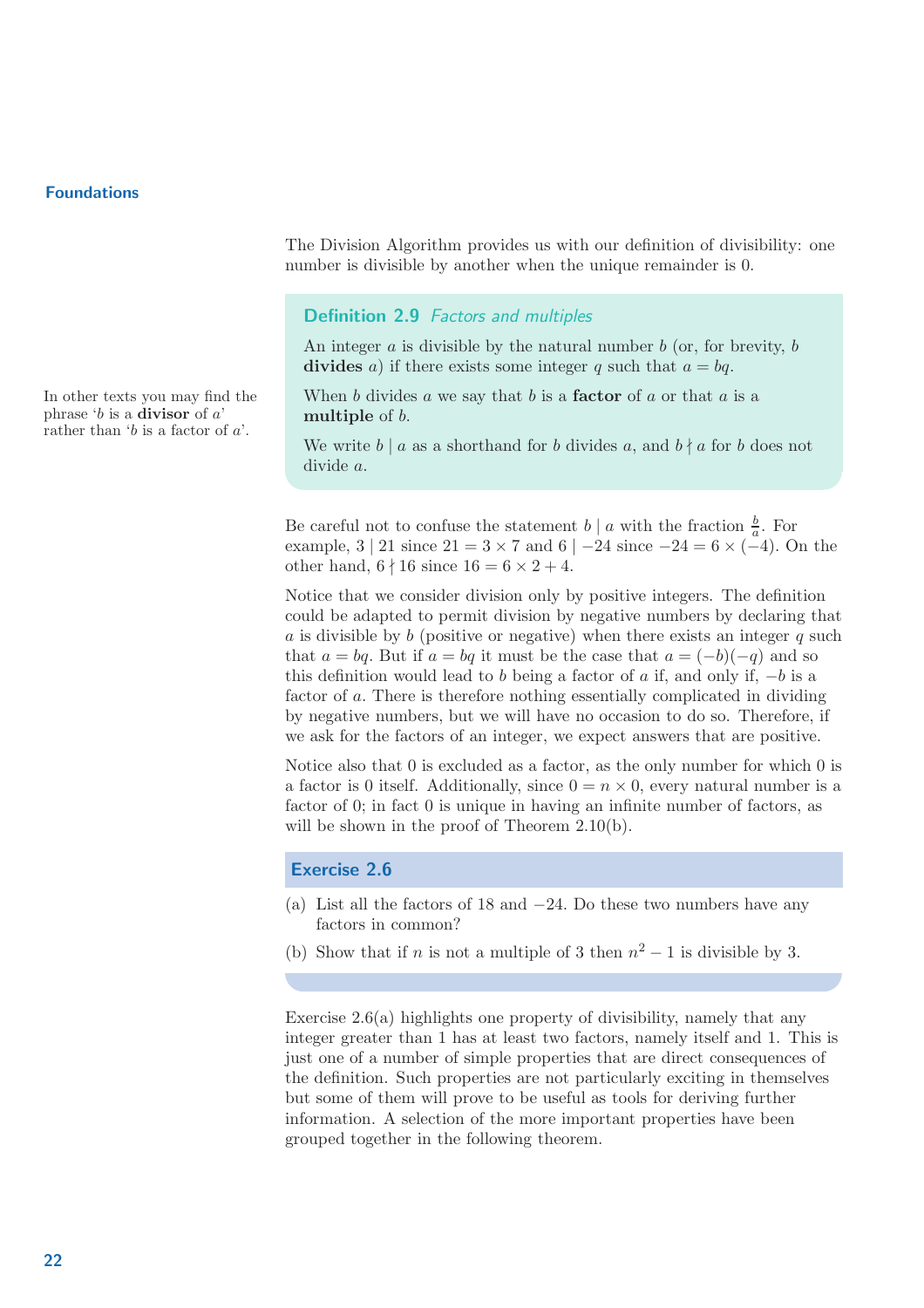#### Theorem 2.10 Properties of division

Let  $a$  and  $b$  be natural numbers and  $c$  and  $d$  be any integers.

(a) If  $a \mid c$  then  $a \mid (c + na)$  for any integer n.

- (b) If  $c \neq 0$  and  $a \mid c$  then  $a \leq |c|$ .
- (c) If  $a \mid b$  and  $b \mid a$  then  $a = b$ .
- (d) If  $a \mid b$  and  $b \mid c$  then  $a \mid c$ .
- (e) If a | c and a | d then a |  $(mc + nd)$  for any integers m and n.

#### Proof

(a) As  $a \mid c$  there is an integer q such that  $c = aq$ . But then

 $c + na = aq + na = a(q + n) = ax,$ 

and as  $x = q + n$  is an integer, this confirms that a divides  $c + na$ .

(b) As  $c = aq$  as in (a),  $|c| = |aq| = a|q|$ , and the result follows since  $|q| \geq 1$ , q being a non-zero integer.

Notice that this result shows that the non-zero integer  $c$  can have only a finite number of factors, since they must all be less than or equal to  $|c|$ .

- (c) If a | b and b | a then, from (b),  $a \leq b$  and  $b \leq a$ . The required equality follows.
- (d) If a | b and b | c then there are integers s and t such that  $b = as$  and  $c = bt$ . Substituting for b gives  $c = ast = a(st)$ , and as st is an integer this shows that  $a \mid c$ .
- (e) If a | c and a | d then there are integers p and q such that  $c = ap$  and  $d = aq$ . But then, for any integers m and n,

 $mc + nd = map + naq = a(mp + nq) = ax,$ 

where  $x = mp + nq$  is an integer. So a  $|(mc + nd)$ .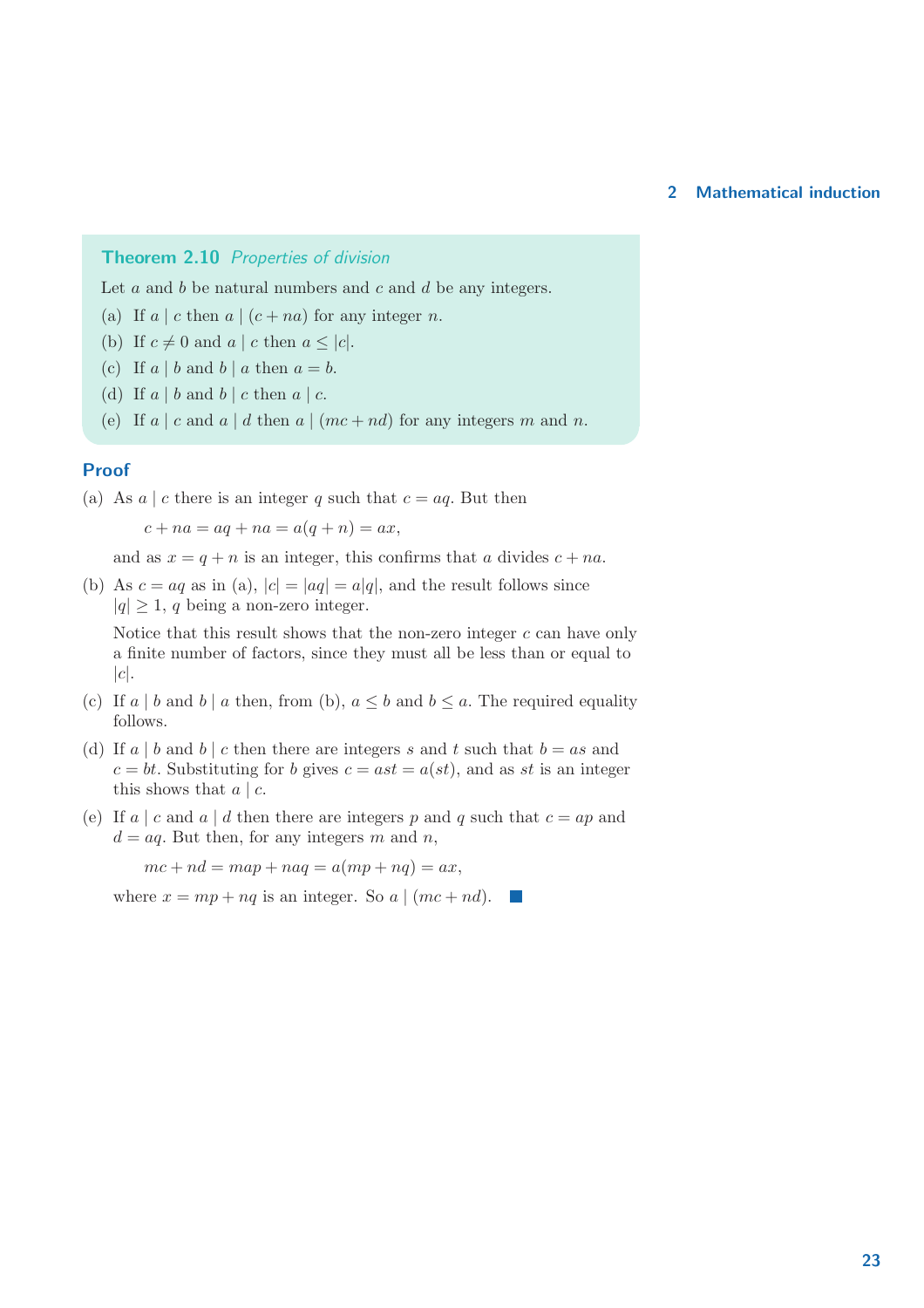#### 2.5 Basic properties

We begin with the key definition.

#### Definition 2.11 Prime numbers

An integer *n*, where  $n \geq 2$ , is said to be **prime** if it has no positive factor other than itself and 1. Otherwise  $n$  is said to be **composite**.

Notice that we have excluded consideration of 0 and the negative integers from these definitions; we will not be concerned with the primality or otherwise of non-positive integers. Notice also that the integer 1 is classified neither as prime nor as composite. As the composite integers are essentially those that can be broken down into products of at least two non-trivial (that is, not itself and 1) positive factors, it is natural to exclude 1 from the composite integers. On the other hand, we do not want to list 1 amongst the primes for a variety of reasons. For example, if 1 were to be considered as a prime,

 $6 = 2 \times 3 = 1 \times 2 \times 3 = 1 \times 1 \times 2 \times 3$ 

would be three (of infinitely many) different ways of expressing 6 as a By a product we mean any product of primes. Excluding 1 from the list of primes enables us to express any integer greater than or equal to 2 as a unique product of primes. This result, which we will prove shortly, is of great importance in the study of number theory.

> Is there an efficient way of determining whether a given integer is prime? For example, is 211 prime or is it composite? If we can spot an integer in the range 2 to 210 that divides 211 then we can conclude immediately that 211 is composite. On the other hand, to show that 211 is prime there are a lot of potential factors to be eliminated. Do we have to test division by all the numbers in the range 2 to 210? Fortunately we do not. The following two results show that the list of potential factors can be drastically reduced. The first of these results appeared in Book VII of Euclid's Elements.

#### Proposition 2.12

If n is prime then n is a prime Each integer  $n \geq 2$  is divisible by some prime number.

number of integers multiplied together, including the possibility of a single integer on its own, such as 2.

factor of itself.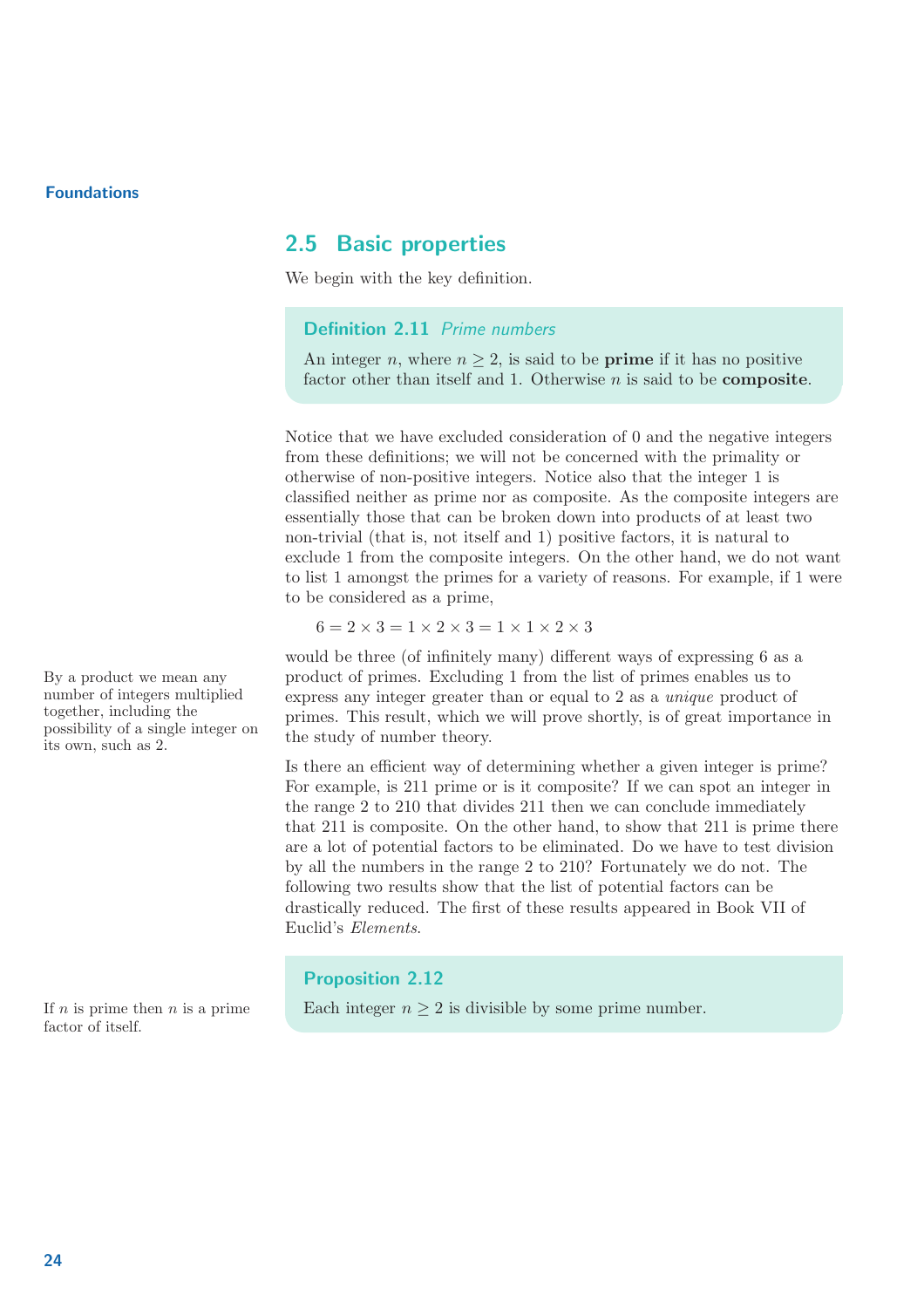**Proof** Preparing for a proof by mathematical induction (using the Second Principle), let  $P(n)$  be the statement that the integer  $n \geq 2$  is divisible by some prime number.

The statement  $P(2)$  is certainly true, since 2 divides 2 and 2 is prime, and this provides the basis for the induction.

For the induction step suppose that for some integer  $k \geq 2$ , each of  $P(2), P(3), \ldots, P(k)$  is true; that is, suppose that each of the integers 2, 3,  $\dots$ , k is divisible by some prime. Now consider the next integer,  $k + 1$ . Either  $k + 1$  is prime or it is composite. If it is a prime, it is divisible by the prime  $k+1$  itself. If it is composite, then  $k+1 = rs$ , where r and s are integers with  $2 \le r \le k$ , whereupon the induction hypothesis tells us that there is some prime  $p$  that divides  $r$ . But then  $p$  divides  $r$ and r divides  $k + 1$  and so p divides  $k + 1$ . In either case we conclude that  $k+1$  is divisible by some prime, confirming the truth of  $P(k+1)$ .

The result follows by mathematical induction.  $\sim$ 

The next result determines a limit to the number of divisions one has to make in order to decide whether a given integer  $n \geq 2$  is prime or not.

#### Proposition 2.13

If the integer  $n \geq 2$  is composite, then it is divisible by some prime  $p \leq \sqrt{n}$ .

**Proof** As *n* is composite we can write  $n = ab$ , where *a* and *b* are integers with  $2 \le a \le b$ . Now we cannot have  $a > \sqrt{n}$ , for that would imply  $b > \sqrt{n}$ and the product ab would exceed n. So  $a \leq \sqrt{n}$ . At this point we can invoke Proposition 2.12, which guarantees the existence of a prime  $p$ dividing a (and therefore dividing n). As  $p \le a \le \sqrt{n}$ , p suffices as the required prime.

This proposition can be applied to the question of whether 211 is composite. The prime numbers that are less than  $\sqrt{211}$  are 2, 3, 5, 7, 11 and 13, and so if 211 is composite it must be divisible by one of these primes. However, straightforward division shows that this is not the case: 211 has remainder 1 when divided by each of 2, 3, 5 and 7, remainder 2 on division by 11 and remainder 3 on division by 13. Hence 211 is prime.

#### Exercise 2.7

- (a) Which, if any, of the integers 111, 113, 115 and 117 is prime?
- (b) To test whether or not 499 is a prime, for which numbers is it sufficient to check divisibility?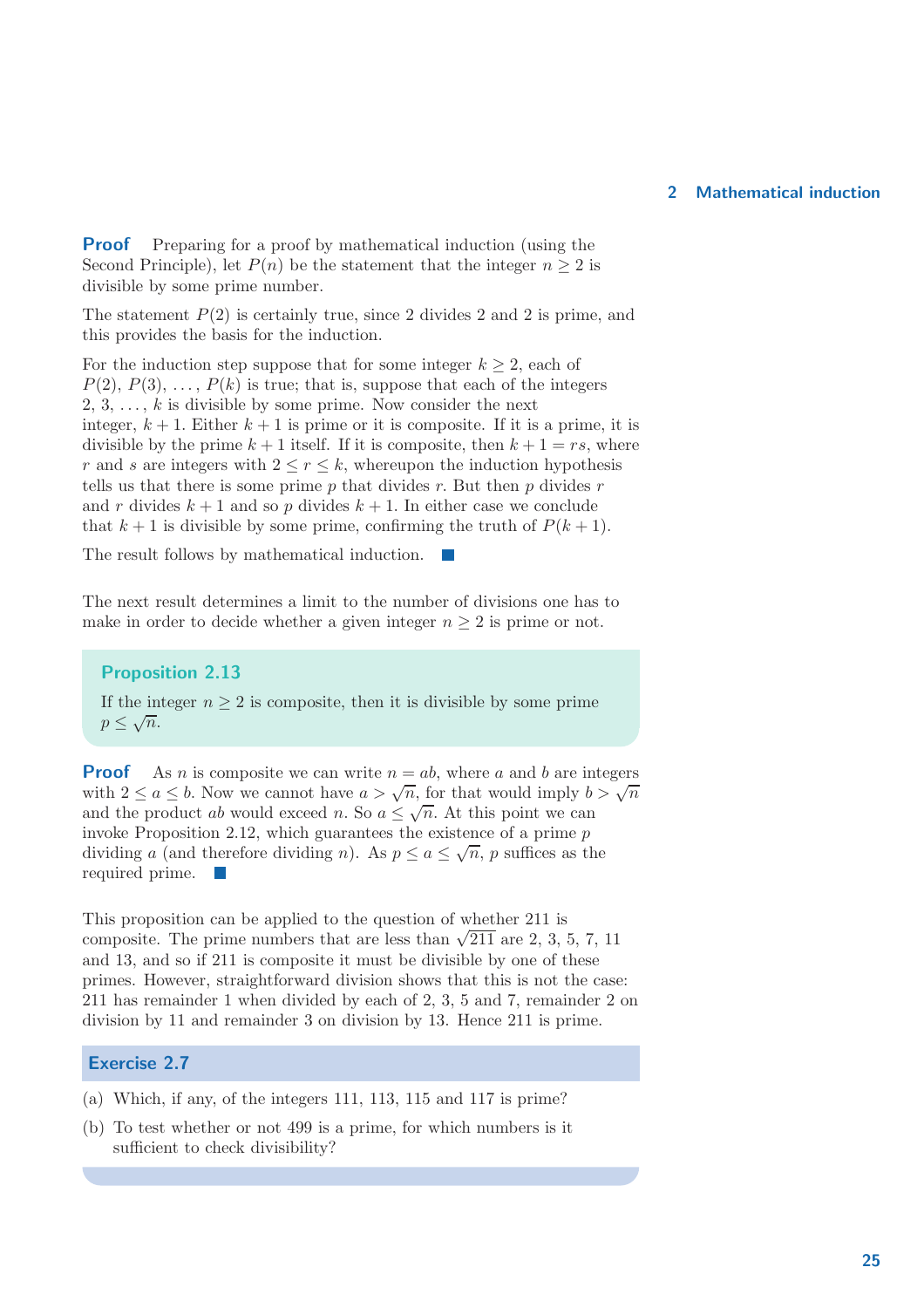#### 2.6 The Fundamental Theorem of Arithmetic

Any composite integer can be expressed, possibly in many ways, as a product of factors. For instance, observing that 11 divides 660, we may express the latter as  $11 \times 60$ . Now the factor 60 is composite, so it may be broken down further into, for example,  $4 \times 15$ , so that  $660 = 11 \times 4 \times 15$ . The factors 4 and 15 are each composite, so they can be broken down further. Indeed, by continuing to break down any composite factor in this way, we can eventually express the original number as a product of primes. Figure 2.4 shows three ways in which 660 can be broken down to its prime factors.



Figure 2.4 Expressing 660 as a product of primes

What is noticeable is that in all these ways of breaking down 660, we end up with the same product of primes; the order in which they are written varies, but in all cases  $660 = 2 \times 2 \times 3 \times 5 \times 11$ . Our next goal is to show that every integer greater than 1 is expressible as a product of primes in a unique way (except for the order in which the primes are written) – but on the way we will need some divisibility properties involving primes.

First we record one simple property, which will come up frequently, concerning highest common factors. Suppose that  $p$  is prime and  $n$  is any integer. What can we say about  $\mathrm{hcf}(n, p)$ ? As the only factors of prime p are p itself and 1, hcf $(n, p)$  has just the two possible values, namely p and 1. Now hcf $(n, p)$  takes value p precisely when p divides n. Hence we have the following property.

The value of hcf $(n, p)$ If  $p$  is a prime and  $n$  is any integer, then  $\text{hcf}(n, p) = \begin{cases} p, & \text{if } p \text{ divides } n, \\ 1 & \text{otherwise.} \end{cases}$ 1, otherwise.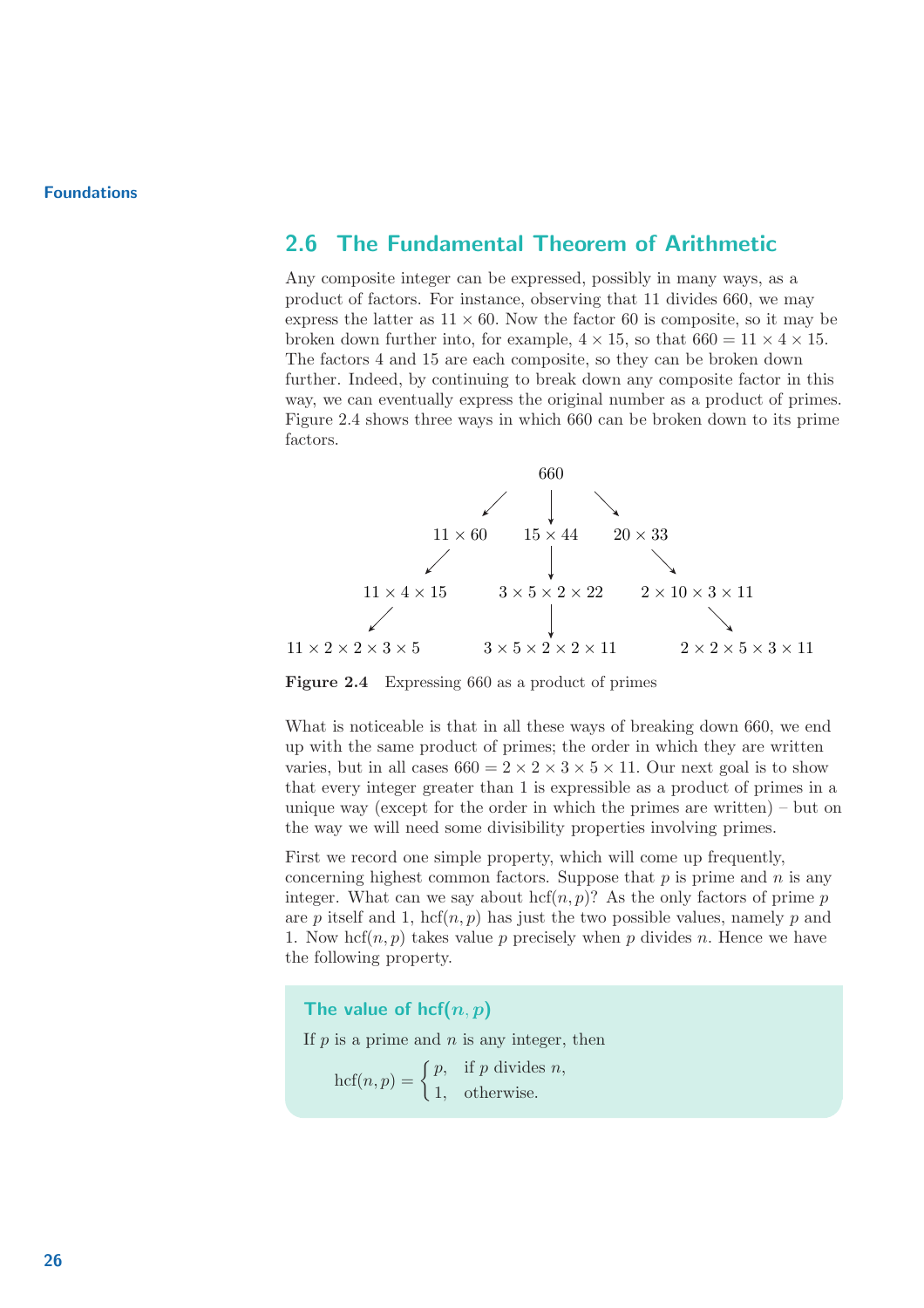If a prime  $p$  divides a product of numbers then it must divide one of those numbers.

#### Theorem 2.14 Euclid's Lemma for prime factors

If p is prime and p divides the product  $a_1 a_2 \cdots a_n$  then p divides  $a_i$ , for some integer i, where  $1 \leq i \leq n$ .

**Proof** We prove the result by mathematical induction on the number of terms in the product. With that goal in mind let  $P(n)$  be the statement of the theorem.

We have the basis for induction since  $P(1)$  is trivially true, for it states that if p divides  $a_1$ , then p divides  $a_1$ .

Heading for the induction step, suppose that  $P(k)$  is true for some integer  $k \geq 1$ , that is, if p divides the product of any k integers then p divides one of them. Now consider any product of  $k+1$  integers that is divisible by p, say

 $p \mid a_1 a_2 \cdots a_k a_{k+1}.$ 

Either p divides  $a_{k+1}$  or it does not. If p divides  $a_{k+1}$  we are finished. If p does not divide  $a_{k+1}$  then  $\mathrm{hcf}(p, a_{k+1}) = 1$ . Since p divides the product  $(a_1a_2 \cdots a_k)a_{k+1}$  and  $hcf(p, a_{k+1}) = 1$  we conclude that p divides  $a_1 a_2 \cdots a_k$ . But then, by the induction hypothesis, p divides  $a_i$  for some i, where  $1 \leq i \leq k$ .

Putting the two possibilities together, either p divides  $a_{k+1}$  or p divides  $a_i$ for some i, where  $1 \leq i \leq k$ , which verifies that  $P(k+1)$  is true. Hence, by the Principle of Mathematical Induction,  $P(n)$  is true for all natural numbers.

One consequence of Theorem 2.14 merits recording, as follows.

Corollary 2.15 to Euclid's Lemma for prime factors

If p,  $p_1, p_2, \ldots, p_n$  are primes such that

 $p \mid p_1 p_2 \cdots p_n,$ 

then  $p = p_i$  for some *i*, where  $1 \le i \le n$ .

**Proof** Theorem 2.14 tells us that p divides  $p_i$  for some i, where  $1 \leq i \leq n$ . But the only factors of  $p_i$  are 1 and  $p_i$ , and as 1 is not a prime, it follows that  $p = p_i$ .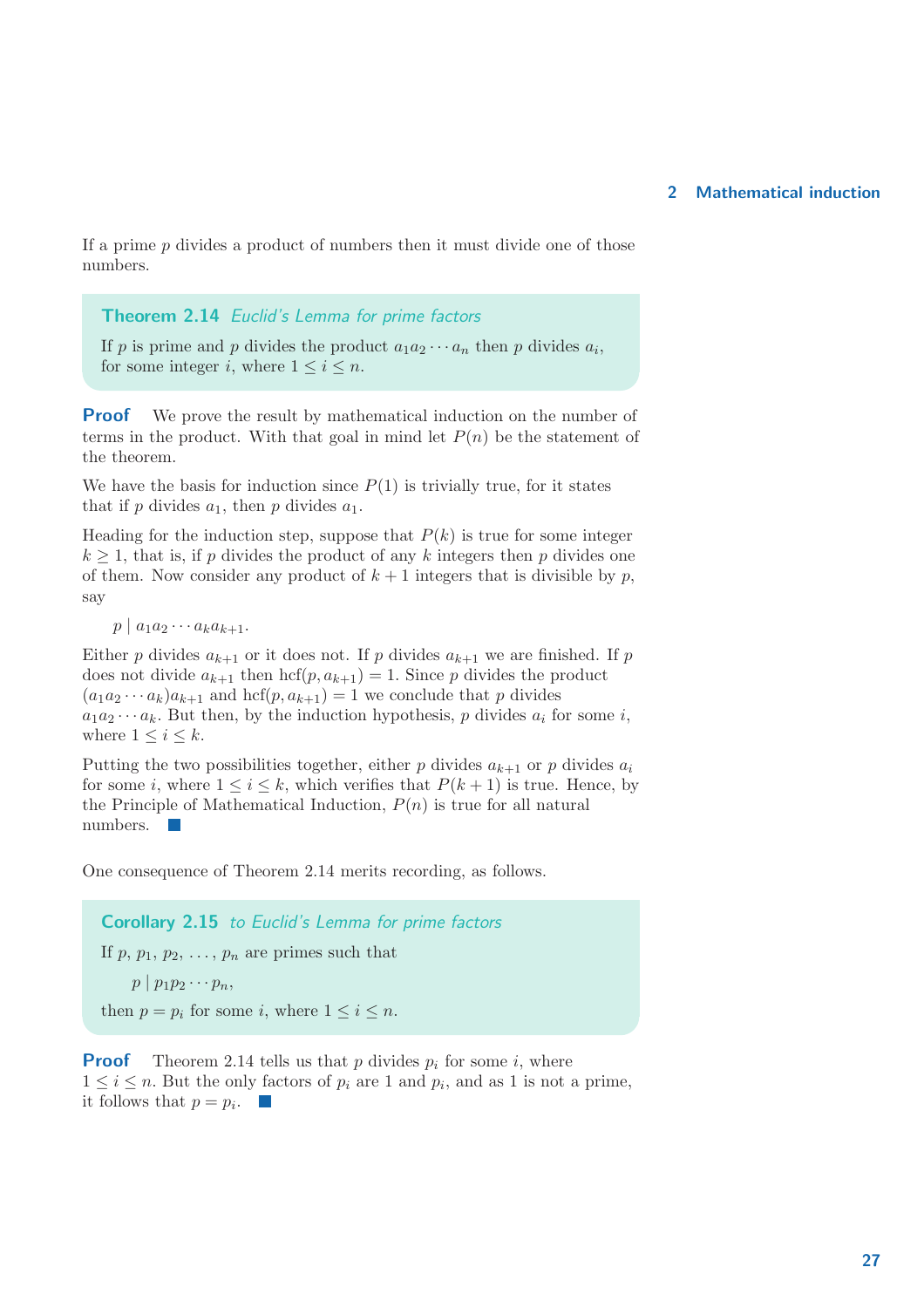The following worked exercise makes use of these results.

#### Worked Exercise 2.16

Let  $p$  be prime and  $a$  and  $b$  be integers. Show that:

- (a) if p divides  $a^n$ , then  $p^n$  divides  $a^n$
- (b) if  $\mathrm{hcf}(a,b) = p$ , then  $\mathrm{hcf}(a^n, b^n) = p^n$ .

#### Solution

- (a) Using Theorem 2.14 with  $a_1 = a_2 = \cdots = a_n = a$ , we deduce immediately that if p divides  $a^n$  then p divides a. Hence  $a = pr$ , for some integer  $r$ . Raising both sides of this equation to the power *n* gives  $a^n = p^n r^n$ , which tells us that  $p^n$  divides  $a^n$ .
- (b) If hcf $(a, b) = p$ , there exist integers r and s such that  $a = pr$  and  $b = ps$ , with  $\text{hcf}(r, s) = 1$ . But then

$$
hcf(a^n, b^n) = hcf(p^n r^n, p^n s^n)
$$
  
=  $p^n hcf(r^n, s^n)$ .

It remains to show that  $\mathrm{hcf}(r^n, s^n) = 1$ .

Suppose q is a prime that divides hcf  $(r^n, s^n)$ . Then q divides  $r^n$ and q divides  $s^n$ . As we saw in part (a), this implies that q divides r and q divides s, so that q divides hcf $(r, s)$ . But  $hcf(r, s) = 1$ , contradicting the existence of such a prime q.

Hence  $\mathrm{hcf}(r^n, s^n) = 1$ , which completes the proof.

We are just about ready for our main result of this section, but first a word about notation. Earlier we saw several ways of expressing 660 as a product of primes, the only difference between the expressions being the order in which the primes were written. Conventionally, when writing a number down as a product of its prime factors, we arrange the primes in ascending order with like primes collected together as a power. For instance, we write 660 as

 $660 = 2^2 \times 3 \times 5 \times 11$ .

This convention removes the ambiguity of ordering and, as we are about to see, renders a unique representation of the integer as a product of its prime factors. We refer to this as the **prime decomposition** of the integer.

#### Exercise 2.8

Give the prime decompositions of each of the integers 168, 226 and 36 000.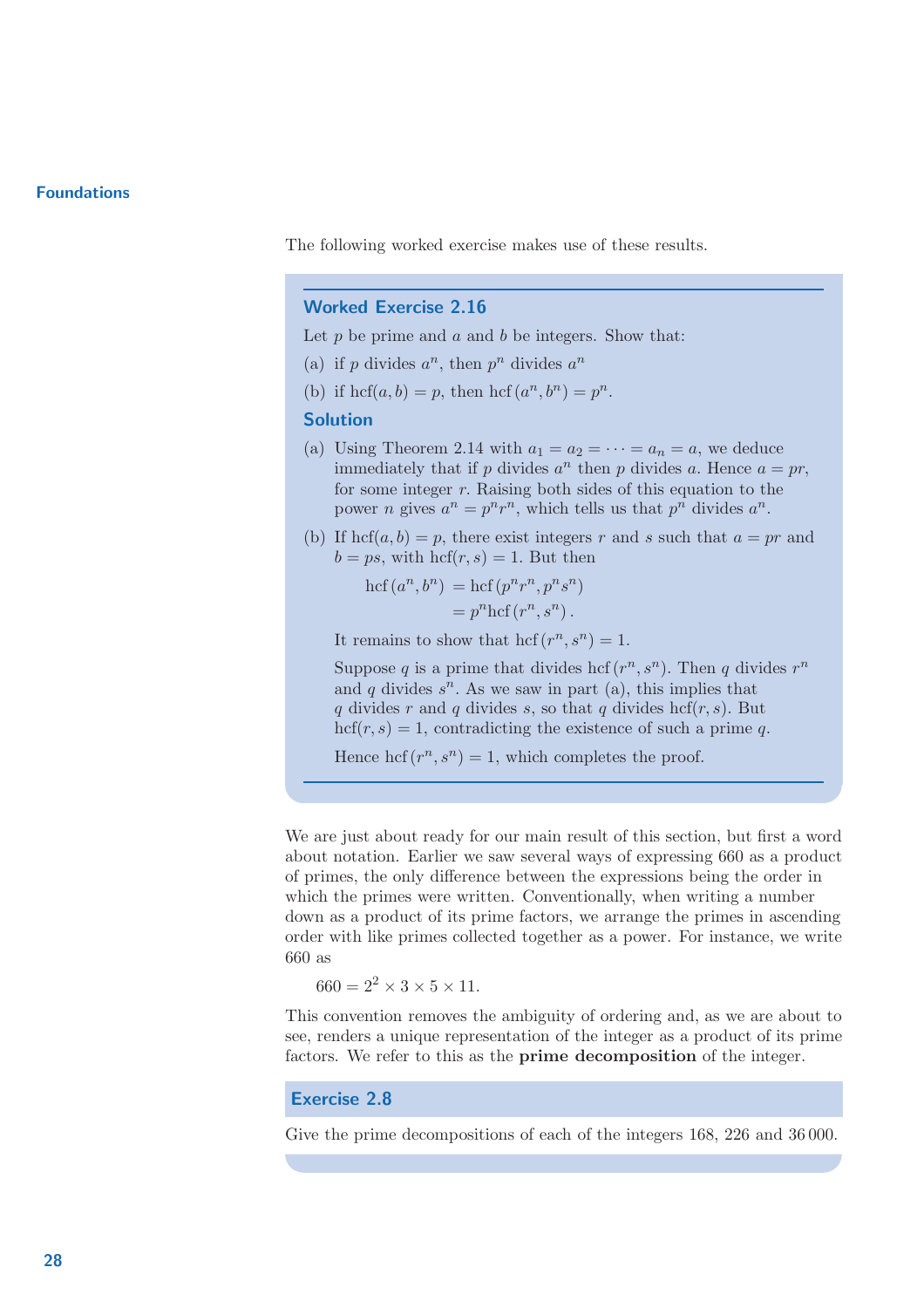Theorem 2.17 The Fundamental Theorem of Arithmetic

Any integer  $n \geq 2$  can be written uniquely in the form As its name suggests, this

$$
n=p_1^{k_1}p_2^{k_2}\cdots p_r^{k_r},
$$

where  $p_i$ ,  $i = 1, \ldots, r$ , are primes with  $p_1 < p_2 < \cdots < p_r$  and each  $k_i$ ,  $i = 1, \ldots, r$ , is a natural number.

**Proof** We prove the theorem in two parts. First, we show the *existence* of such a decomposition, that is, we show that  $n$  can be expressed as such a product of primes. Second, we show that the prime decomposition obtained is unique.

#### Existence

With proof by mathematical induction in mind, let  $P(n)$  be the proposition that  $n$  can be expressed as a product of primes. We need to show that  $P(n)$  is true for all  $n \geq 2$ .

Now  $P(2)$  is certainly true, since 2 is a prime, and so we have the basis for the induction.

Suppose that, for some integer  $k \ge 2$ ,  $P(2)$ ,  $P(3)$ , ...,  $P(k)$  are all true. That is, each of 2, 3,  $\dots$ , k can be written as a product of primes. Now consider the integer  $k + 1$ . By Proposition 2.12,  $k + 1$  is divisible by some prime p and so we may write  $k + 1 = pr$ , for some integer r. If  $r = 1, k + 1$ is a prime and we are done. If  $r > 1$  then, as  $r < k + 1$ , the induction hypothesis tells us that r is a product of primes, whereupon  $k + 1 = pr$  is also a product of primes. It follows therefore that  $P(k+1)$  is true.

Hence, by the Second Principle of Mathematical Induction,  $P(n)$  is true for all integers  $n \geq 2$ .

#### Uniqueness

Suppose that some integer  $n \geq 2$  has two representations as a product of primes, say,

$$
n = p_1 p_2 \cdots p_r, \quad \text{where } p_1 \le p_2 \le \cdots \le p_r,
$$
  
=  $q_1 q_2 \cdots q_s$ , where  $q_1 \le q_2 \le \cdots \le q_s$ .

Note that in these expressions for  $n$  we have kept the primes separate rather than collecting them in powers.

Now  $p_1$  divides n and so  $p_1$  divides the product  $q_1q_2 \cdots q_s$ . By the Corollary to Euclid's Lemma for prime factors, this gives  $p_1 = q_i$  for some  $1 \leq j \leq s$ . As  $q_1 \leq q_j$  we conclude that  $q_1 \leq p_1$ . But there is symmetry between the  $p$ s and  $q$ s. So similarly we argue that since  $q_1$  divides  $n$ , we have  $q_1 = p_i$  for some  $1 \leq i \leq r$ , which leads to  $p_1 \leq q_1$ . Combining the two inequalities gives  $p_1 = q_1$ .

Since  $p_1$  divides n we have  $n = p_1 n_1$  for some integer  $n_1$ . Hence

$$
n_1=p_2\cdots p_r=q_2\cdots q_s,
$$

theorem is central to many investigations in number theory.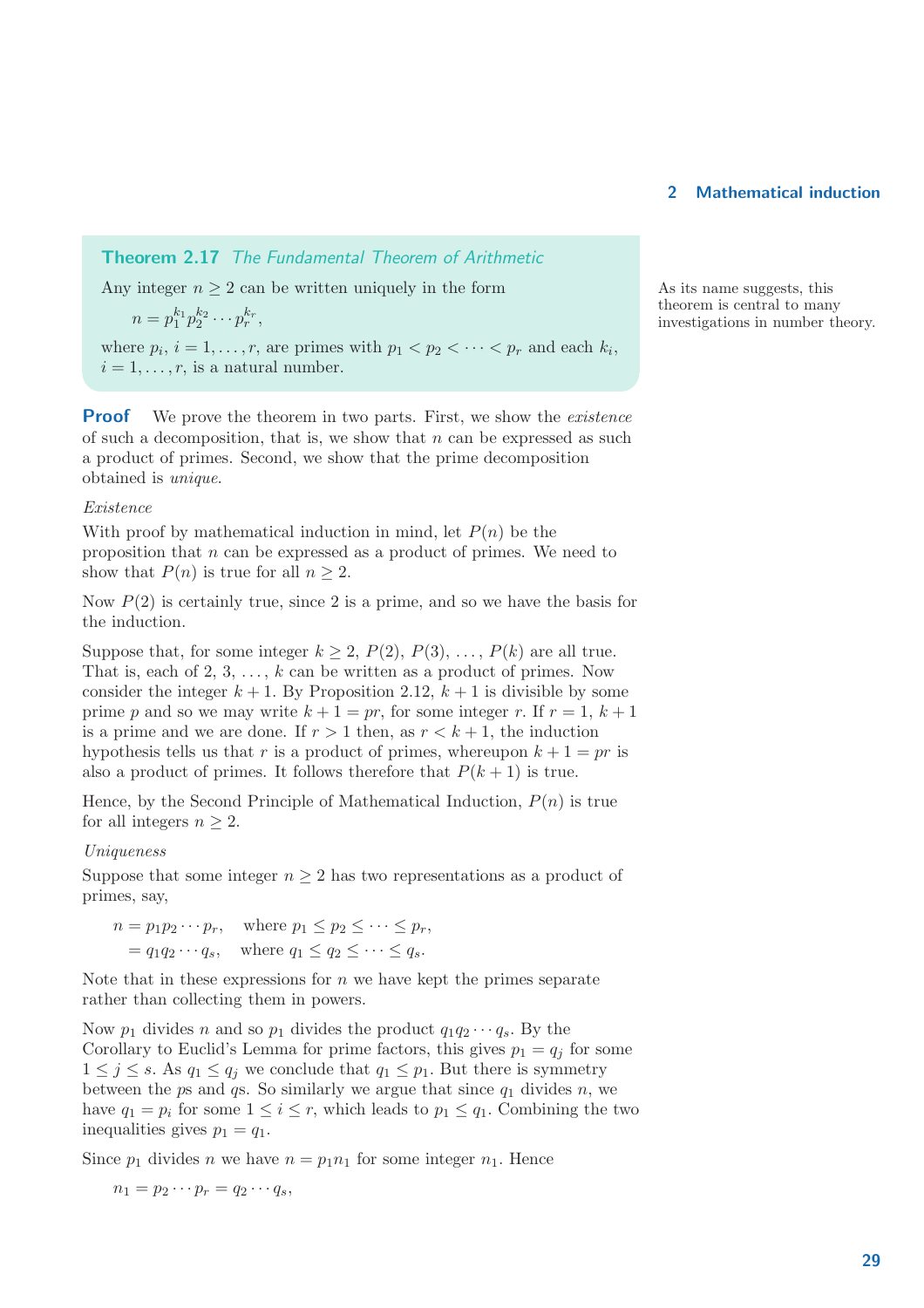and a repetition of the argument gives  $p_2 = q_2$ . Then, putting  $n = p_1p_2n_2$ , we get

$$
n_2=p_3\cdots p_r=q_3\cdots q_s,
$$

giving  $p_3 = q_3$ .

We can continue in this way, cancelling equal primes from the left of the two products.

If  $r < s$  then we obtain  $p_i = q_i$  for  $1 \leq i \leq r$  and we are left with

 $1 = q_{r+1} \cdots q_s.$ 

This is a contradiction, since the  $q_i$  are primes. The assumption that  $r > s$ leads to a similar contradiction. Hence  $r = s$  and the proof of the uniqueness of the prime decomposition is complete.

#### Exercise 2.9

- (a) Show that the integer  $n > 1$  with prime decomposition  $n = p_1^{k_1} p_2^{k_2} \cdots p_r^{k_r}$  is a square if, and only if, each of the exponents  $k_i$  is even.
- (b) Use the identity  $n^3 1 = (n 1)(n^2 + n + 1)$  to prove that the only prime of the form  $n^3 - 1$  is 7.

#### Exercise 2.10

- (a) Find the prime decomposition of 20!
- (b) Given that p and q are distinct primes such that their product  $pq$ divides  $a^n$ , prove that  $(pq)^n$  divides  $a^n$ .
- (c) Prove that the only prime p for which  $3p + 1$  is a square is  $p = 5$ .
- (d) Show that for any prime p,  $8p 1$  and  $8p + 1$  cannot both be prime.

*Hint*: use the fact that  $p$  must be either equal to 3 or of one of the forms  $3k + 1$  or  $3k + 2$ .

- (e) Let  $p \geq 5$  be prime. Show that the remainder on dividing p by 12 must be one of 1, 5, 7 or 11. Hence prove that if  $p \ge q \ge 5$  are primes then  $24|(p^2-q^2).$
- (f) Prove (as Cataldi did in 1588) that if a is a natural number and  $n \geq 2$ such that  $a^n - 1$  is prime then  $a = 2$  and n is prime.

Hint: consider the factorisation  $a^{n} - 1 = (a - 1)(a^{n-1} + a^{n-2} + \cdots + a + 1).$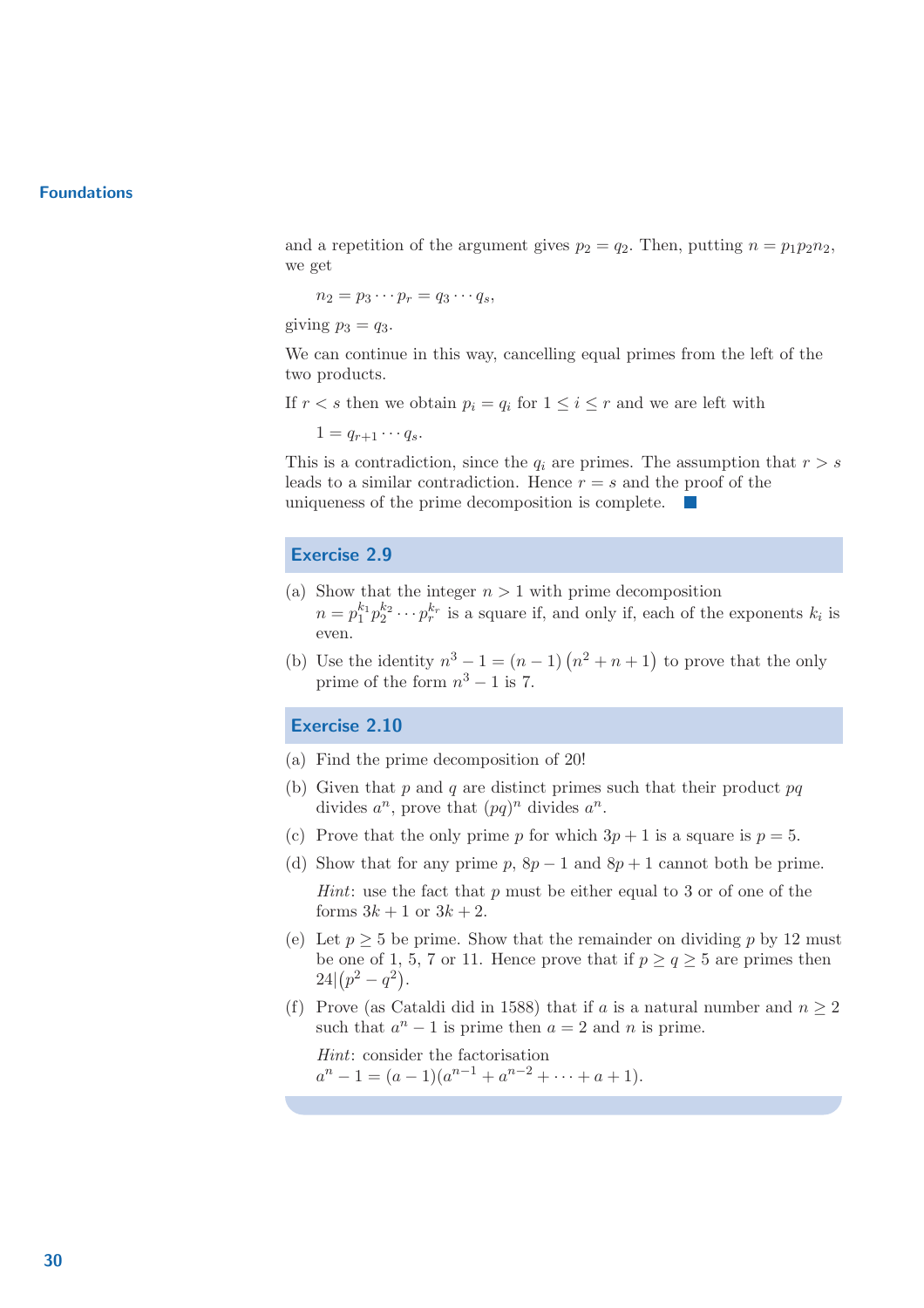### Solutions and comments on exercises

#### Solution to Exercise 2.1

(a) (i) The set  ${n \in \mathbb{Z} : |n| > 20}$  consists of all the integers except those from  $-20$  to 20 inclusive. That is,

 $\{\ldots, -23, -22, -21, 21, 22, 23, \ldots\}.$ 

(ii) The set  $\{n : n = 2m^2, \text{ for some } m \in \mathbb{N}\}\$ is the set consisting of those integers that are equal to twice the square of a positive integer, namely

 $\{2, 8, 18, 32, \ldots\}.$ 

- (b) (i) The set is  $\{n : n = 2m 1, \text{ for some } m \in \mathbb{N}\}.$ 
	- We could equally well write this set as  ${n : n = 2m + 1}$ , for some  $m \in \mathbb{Z}$  with  $m \geq 0$ .
	- (ii) The set is  $\{n \in \mathbb{Z} : |n| \leq 100\}$ .

#### Solution to Exercise 2.2

(a) Let  $P(n)$  be the proposition that the formula is true for the natural number n.

Then  $P(1)$  is true since

 $1^2 = \frac{1}{6} \times 1(1+1)(2+1).$ 

Hence we have the basis for the induction.

For the induction step, assume that  $P(k)$  is true, that is,

$$
1^2 + 2^2 + 3^2 + \dots + k^2 = \frac{1}{6}k(k+1)(2k+1).
$$

Then

$$
1^2 + 2^2 + 3^2 + \dots + k^2 + (k+1)^2
$$
, the LHS of  $P(k+1)$ ,  
\n
$$
= \frac{1}{6}k(k+1)(2k+1) + (k+1)^2
$$
, by the induction hypothesis,  
\n
$$
= \frac{1}{6}(k+1)(2k^2 + k + 6(k+1))
$$
  
\n
$$
= \frac{1}{6}(k+1)(2k^2 + 7k + 6)
$$
  
\n
$$
= \frac{1}{6}(k+1)(k+2)(2k+3)
$$
  
\n
$$
= \frac{1}{6}(k+1)((k+1) + 1)(2(k+1) + 1)
$$
, the RHS of  $P(k+1)$ .

This shows that  $P(k + 1)$  is true and completes the induction step. Hence, by mathematical induction, the formula is true for all natural numbers n.

(b) Let  $P(n)$  be the proposition that the formula is true for n.

Then  $P(1)$  is true since

$$
a = \frac{a(r-1)}{r-1}.
$$

So we have the basis for the induction.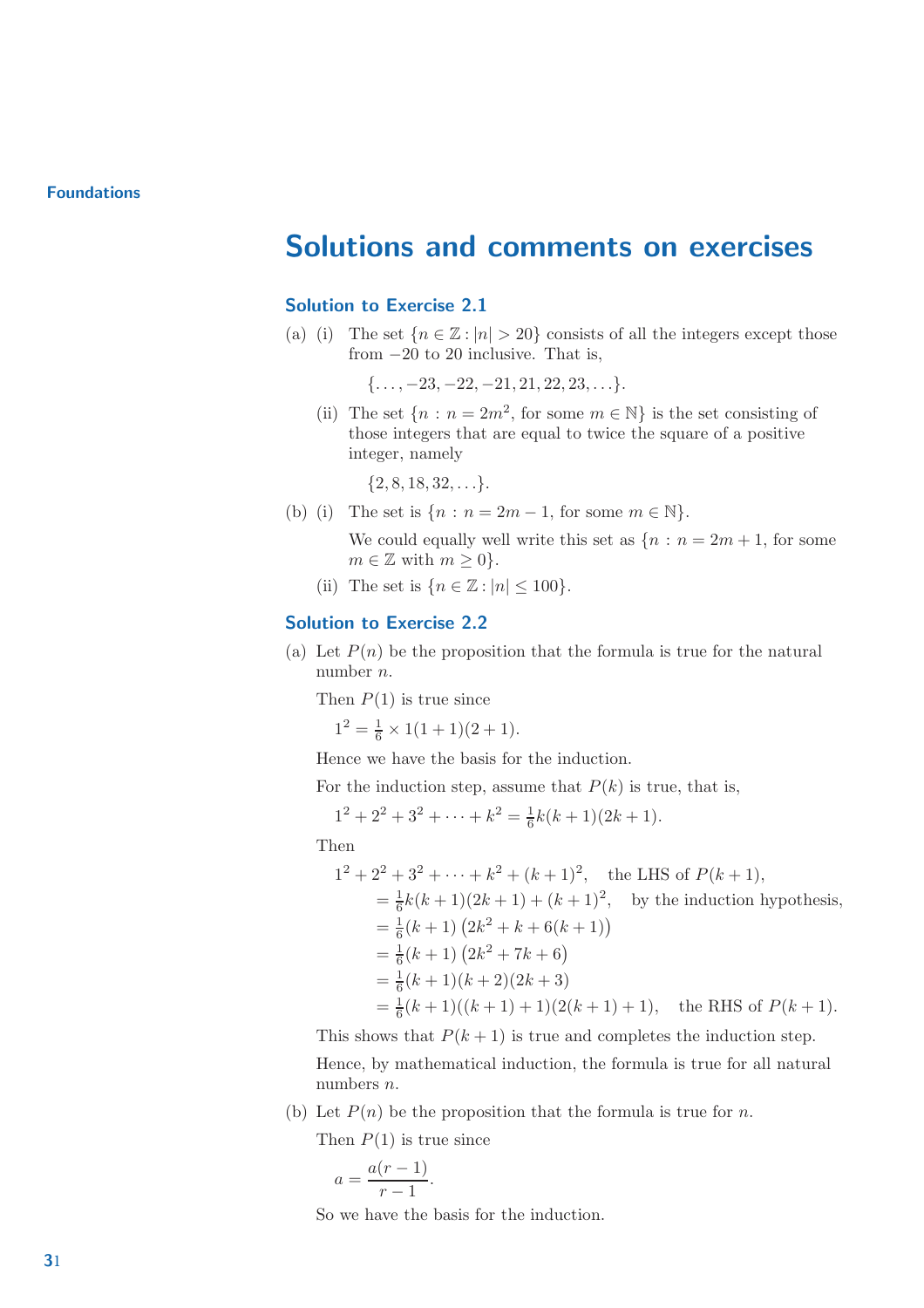#### Solutions and comments on exercises

Now for the induction step. Assume that  $P(k)$  is true; that is,

$$
a + ar + ar2 + ar3 + \dots + ark-1 = \frac{a(rk - 1)}{r - 1}.
$$

Then

$$
a + ar + ar2 + ar3 + \dots + ark-1 + ark
$$
  
= 
$$
\frac{a(rk - 1)}{r - 1} + ark
$$
, by the induction hypothesis,  
= 
$$
\frac{a(rk - 1) + ark(r - 1)}{r - 1}
$$
  
= 
$$
\frac{a(rk+1 - 1)}{r - 1}
$$
,

which is  $P(k + 1)$ , completing the induction step.

Hence, by mathematical induction, the formula is true for all natural numbers n.

#### Solution to Exercise 2.3

Let  $P(n)$  be the proposition that  $L_n < \left(\frac{7}{4}\right)$  $\frac{7}{4}$  $\Big)^n$ .

We note that  $P(1)$  and  $P(2)$  are true since

$$
L_1 = 1 < \frac{7}{4}
$$
 and  $L_2 = 3 < (\frac{7}{4})^2 = \frac{49}{16}$ .

So we have the basis for the induction.

For the induction step (using the Second Principle) suppose that  $P(1), P(2), \ldots, P(k)$  are all true and consider  $P(k+1)$  for  $k \geq 2$ .

$$
L_{k+1} = L_k + L_{k-1}
$$
  
\n
$$
< \left(\frac{7}{4}\right)^k + \left(\frac{7}{4}\right)^{k-1}, \text{ by the induction hypothesis,}
$$
  
\n
$$
= \left(\frac{7}{4}\right)^{k-1} \left(\frac{7}{4} + 1\right)
$$
  
\n
$$
= \left(\frac{7}{4}\right)^{k-1} \left(\frac{11}{4}\right)
$$
  
\n
$$
< \left(\frac{7}{4}\right)^{k-1} \left(\frac{7}{4}\right)^2, \text{ since } \frac{11}{4} < \frac{49}{16},
$$
  
\n
$$
= \left(\frac{7}{4}\right)^{k+1},
$$

which shows that  $P(k + 1)$  is true.

Hence, by the Second Principle of Mathematical Induction, the proposition is true.

Note that, since the proof of the induction step uses the formula  $L_{k+1} = L_k + L_{k-1}$ , which holds only for  $k \geq 2$ , our induction step first deduces the truth of  $P(3)$  from that of  $P(1)$  and  $P(2)$ , and then goes on to deduce the truth of  $P(4)$ ,  $P(5)$ , etc. It does not deduce the truth of  $P(2)$ from  $P(1)$ . Hence we have to show the truth of  $P(2)$  separately, which we have done by including it in the basis for the induction.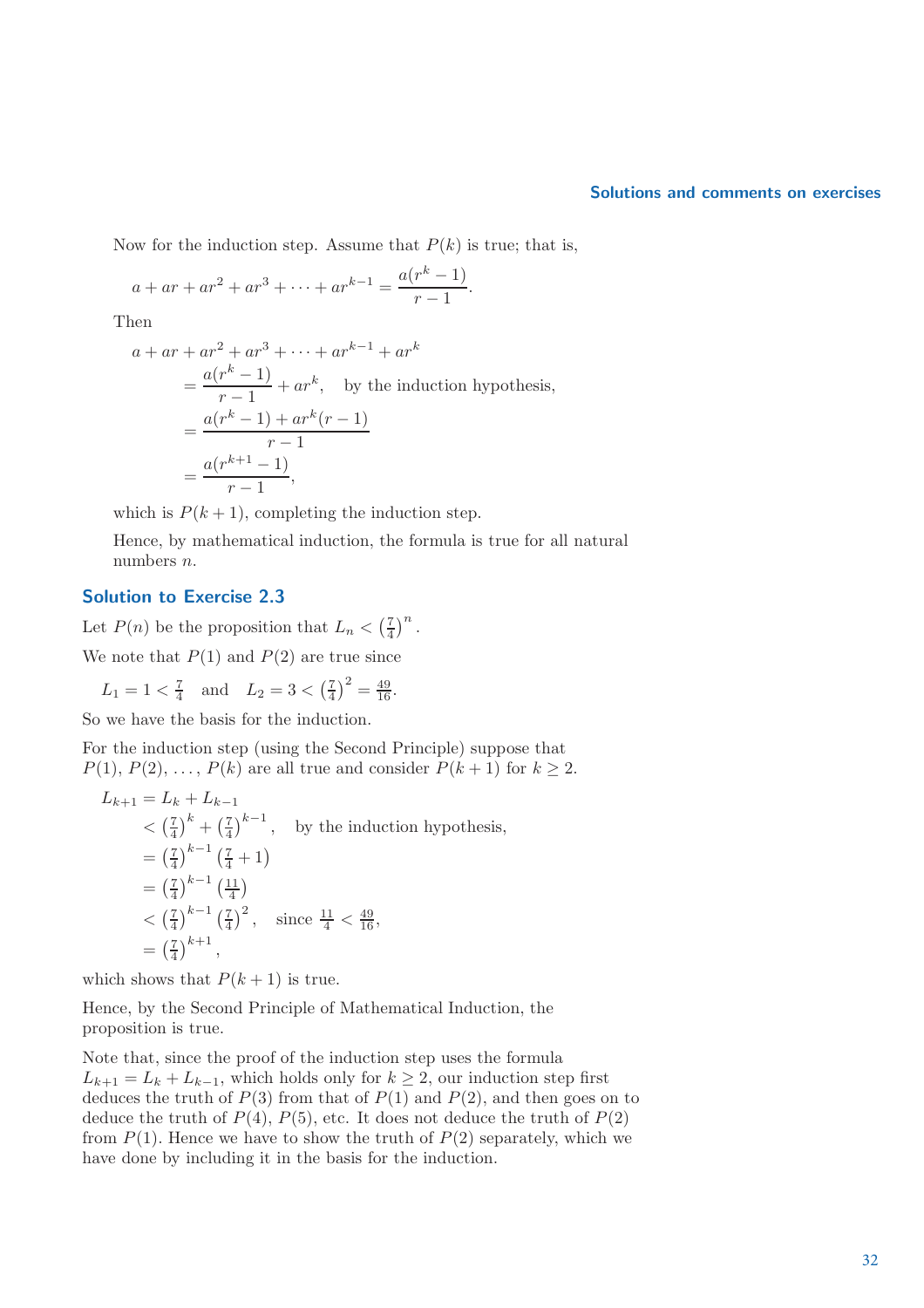#### Solution to Exercise 2.4

- (a) (i) Let  $P(n)$  be the proposition that the formula is true for n.
	- $P(1)$  is true, since
		- $1^2 = \frac{1}{3} \times 1 \times (4 \times 1^2 1).$

This gives the basis for the induction.

Assume that  $P(k)$  is true for some natural number k; that is,

$$
1^2 + 3^2 + 5^2 + \dots + (2k - 1)^2 = \frac{1}{3}k(4k^2 - 1).
$$

Then

$$
1^2 + 3^2 + 5^2 + \dots + (2k - 1)^2 + (2k + 1)^2
$$
, the LHS of  $P(k + 1)$ ,  
\n
$$
= \frac{1}{3}k(4k^2 - 1) + (2k + 1)^2
$$
, by the induction hypothesis,  
\n
$$
= \frac{1}{3}k(2k - 1)(2k + 1) + (2k + 1)^2
$$
  
\n
$$
= \frac{1}{3}(2k + 1)[k(2k - 1) + 3(2k + 1)]
$$
  
\n
$$
= \frac{1}{3}(2k + 1)(2k^2 + 5k + 3)
$$
  
\n
$$
= \frac{1}{3}(2k + 1)(2k + 3)(k + 1)
$$
  
\n
$$
= \frac{1}{3}(k + 1)(4k^2 + 8k + 3)
$$
  
\n
$$
= \frac{1}{3}(k + 1)(4(k + 1)^2 - 1)
$$
, the RHS of  $P(k + 1)$ ,

which establishes the truth of  $P(k + 1)$ , and completes the induction step.

Hence, by the Principle of Mathematical Induction, the formula is true for all natural numbers.

(ii) Let  $P(n)$  be the proposition that the formula is true for n.

Then  $P(1)$  is true since

 $1 = \frac{1}{2} \times 1^2 \times (1 + 1).$ 

Assume that  $P(k)$  is true; that is,

 $1 + 5 + 12 + 22 + \cdots + \frac{1}{2}$  $\frac{1}{2}k(3k-1) = \frac{1}{2}k^2(k+1).$ 

Then

$$
1 + 5 + 12 + 22 + \dots + \frac{1}{2}k(3k - 1) + \frac{1}{2}(k + 1)(3k + 2)
$$
  
=  $\frac{1}{2}k^2(k + 1) + \frac{1}{2}(k + 1)(3k + 2)$   
=  $\frac{1}{2}(k + 1)(k^2 + 3k + 2)$   
=  $\frac{1}{2}(k + 1)^2(k + 2)$ ,

confirming that  $P(k + 1)$  is true and completing the induction step.

The truth of  $P(n)$  for all  $n \geq 1$  follows by mathematical induction.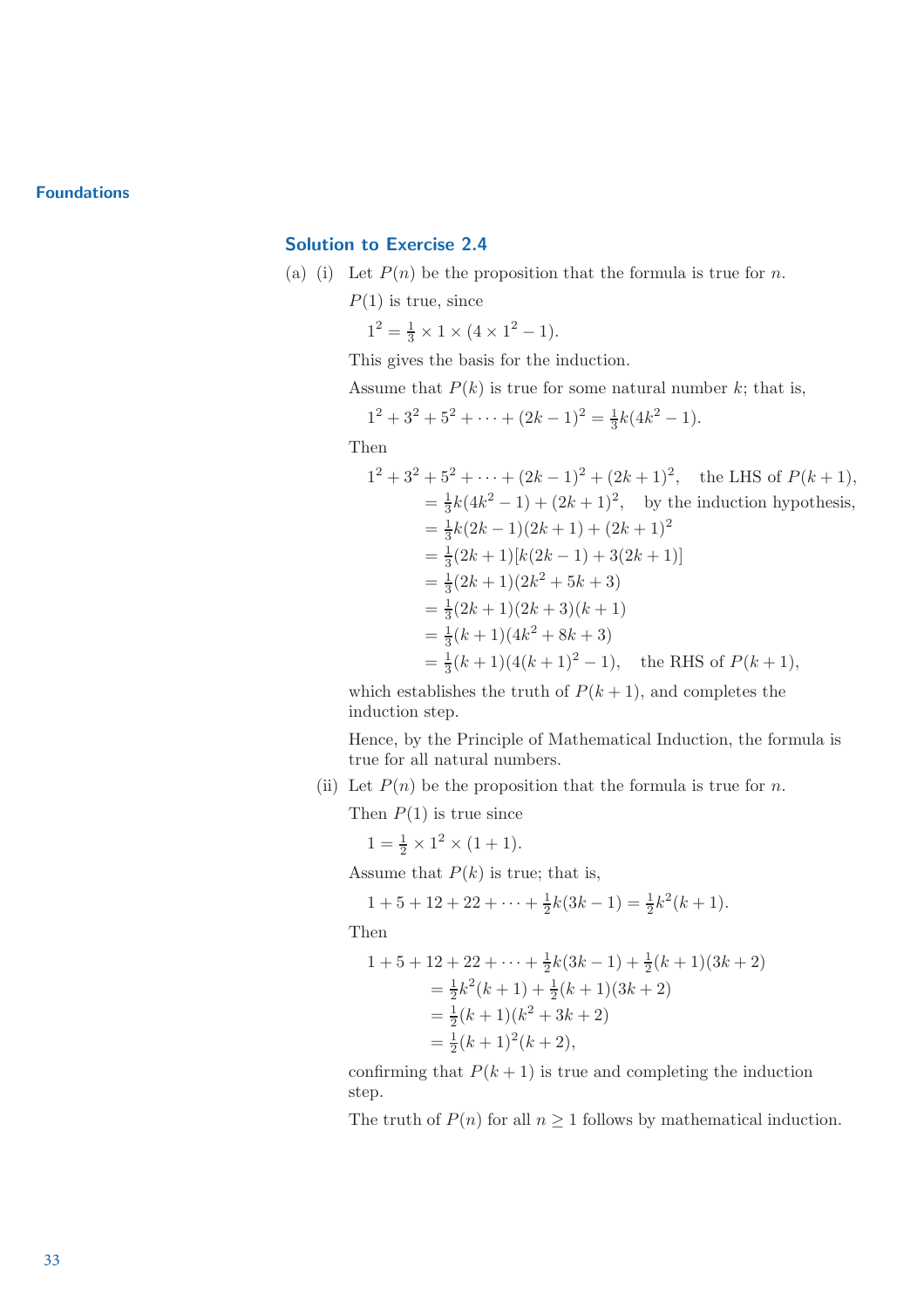#### Solutions and comments on exercises

(b) Let  $P(n)$  be the proposition that the formula is true for n.

 $P(1)$  is certainly true since

$$
1 \times (1!) = 2! - 1,
$$

both sides being equal to 1.

For the induction step, suppose that  $P(k)$  is true for some  $k \geq 1$ . That is,

$$
1 \times (1!) + 2 \times (2!) + \cdots + k \times (k!) = (k+1)! - 1.
$$

Then

$$
1 \times (1!) + 2 \times (2!) + \dots + k \times (k!) + (k+1) \times ((k+1)!)
$$
  
= (k+1)! - 1 + (k+1)((k+1)!)  
= (k+1)!(1+k+1) - 1  
= (k+2)! - 1,

which confirms the truth of  $P(k + 1)$  and completes the induction step.

The truth of  $P(n)$  for all  $n \geq 1$  follows by mathematical induction.

(c) We observe that n! increases more rapidly than  $6n^2$  and n! exceeds  $6n<sup>2</sup>$  for the first time when  $n = 6$ . So we make the conjecture that  $n! > 6n^2$  for all  $n \ge 6$ , and prove it by mathematical induction.

Let  $P(n)$  be the proposition that  $n! > 6n^2$ . Now

 $6! = 720 > 6 \times 6^2 = 216,$ 

so  $P(6)$  is true, giving us the basis for induction.

Suppose that  $P(k)$  is true for some integer  $k \geq 6$ , that is,

$$
k! > 6k^2.
$$

On multiplying through by  $k + 1$ , we get

 $(k+1)!$  > 6 $k^2(k+1)$ .

If we can show that  $k^2 \geq k+1$  it will follow that  $(k+1)! > 6(k+1)^2$ , completing the induction step. But this is easily seen since, for  $k \geq 6$ ,

 $k^2 \ge 6k > 2k = k + k > k + 1,$ 

which completes the induction step.

So by the Generalised Principle of Mathematical Induction,  $P(n)$  is true for all  $n > 6$ .

(d) Suppose that

 $S = \{k \in \mathbb{Z} : k \geq n_0 \text{ and } P(k) \text{ is false}\}\$ 

is non-empty. We cannot apply the Well-Ordering Principle directly to this set, as it may not be a subset of N.

Now consider the set  $T$  defined by

 $T = \{s - n_0 : s \in S\}.$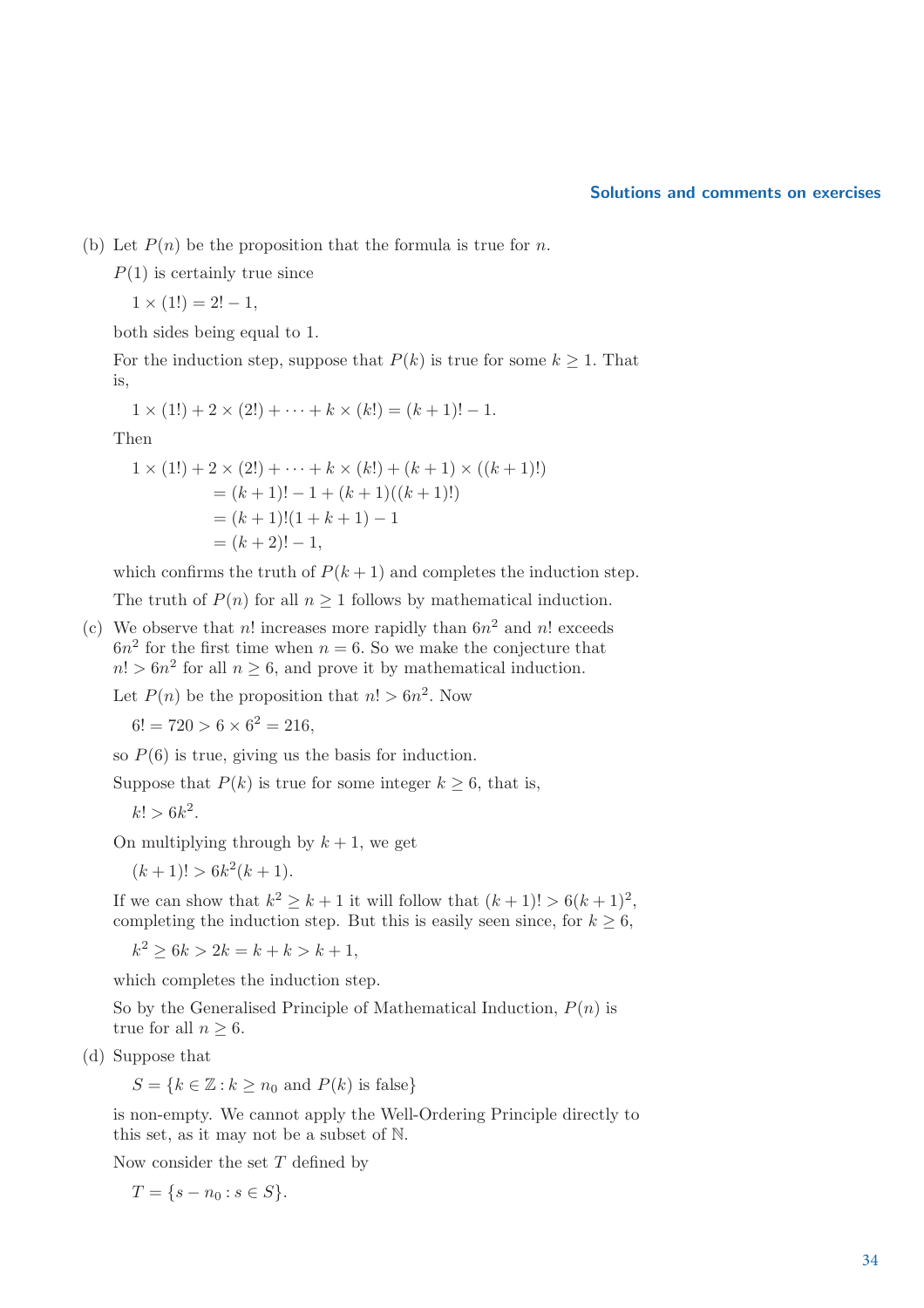Certainly  $T$  is a non-empty set of integers, each of whose elements is greater than or equal to zero. Now, by condition (a),  $P(n_0)$  is true so  $n_0$  is not an element of S. Hence zero is not an element of T, and T is a non-empty subset of N.

By the Well-Ordering Principle,  $T$  has a least element. We may take this least element of T to be  $m - n_0$  for some integer m in S and, by the definition of  $T$ , it follows that  $m$  is the least element of  $S$ .

Furthermore, since  $n_0 \notin S$  we know that  $m > n_0$ , which ensures that the list  $P(n_0)$ ,  $P(n_0 + 1)$ , ...,  $P(m-1)$  contains at least one element. By the definition of S it follows that  $P(n_0), P(n_0 + 1), \ldots, P(m-1)$ must all be true. But then condition (b') gives that  $P(m)$  is true, which contradicts the fact that  $m \in S$ .

Hence the only assumption made, namely that  $S$  is non-empty, must be false. Hence S is empty and so the proposition  $P(k)$  is true for all  $k \geq n_0$ .

#### Solution to Exercise 2.5

Cubing each of the three given forms that the number can take, and then writing each cube in the form  $9n + r$ , where  $0 \le r < 9$ , gives

$$
(3n)3 = 27n3 = 9(3n3) + 0,
$$
  
\n
$$
(3n + 1)3 = 27n3 + 27n2 + 9n + 1 = 9(3n3 + 3n2 + n) + 1,
$$
  
\n
$$
(3n + 2)3 = 27n3 + 54n2 + 36n + 8 = 9(3n3 + 6n2 + 4n) + 8.
$$

Hence the only possible remainders are 0, 1 and 8.

#### Solution to Exercise 2.6

- (a) The factors of 18 are 1, 2, 3, 6, 9 and 18. The factors of −24 are 1, 2, 3, 4, 6, 8, 12 and 24. (These are the same as the factors of 24.) The common factors of 18 and  $-24$  are 1, 2, 3 and 6.
- (b) The Division Algorithm tells us that  $n$  takes one of the three forms  $3k$ ,  $3k + 1$  or  $3k + 2$ . But *n* is not a multiple of 3 and so the first of these forms cannot occur.

For  $n = 3k + 1$  we get

$$
(3k+1)^2 - 1 = 9k^2 + 6k + 1 - 1 = 3(3k^2 + 2k).
$$

For  $n = 3k + 2$  we get

 $(3k+2)^{2} - 1 = 9k^{2} + 12k + 4 - 1 = 3(3k^{2} + 4k + 1).$ 

In each case  $n^2 - 1$  has remainder zero on dividing by 3.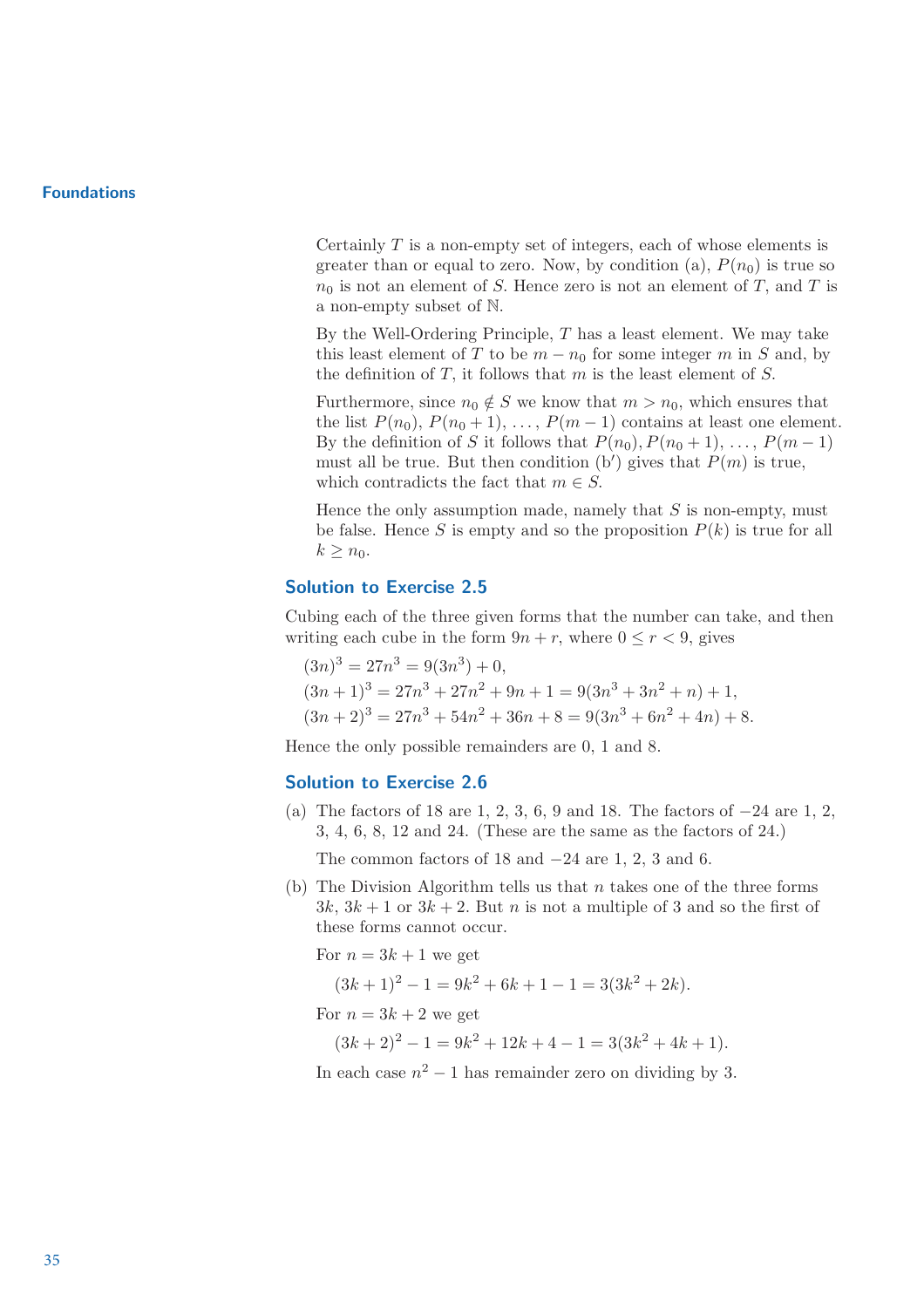#### Solutions and comments on exercises

#### Solution to Exercise 2.7

(a) As  $11^2 > 117$  we need to test each of the given numbers for divisibility only by 2, 3, 5 and 7. 111 is divisible by 3, and so is composite. 113 is not divisible by 2, 3, 5 or 7 and so is prime. 115 is divisible by 5 and so is composite. 117 is divisible by 3 and so is composite.

(b) Since  $22 < \sqrt{499} < 23$ , it suffices to check divisibility by the primes not exceeding 22, that is, by 2, 3, 5, 7, 11, 13, 17 and 19.

#### Solution to Exercise 2.8

 $168 = 2^3 \times 3 \times 7$  $226 = 2 \times 113$  $36000 = 2^5 \times 3^2 \times 5^3$ 

#### Solution to Exercise 2.9

(a) On the one hand if each exponent is even, say  $k_i = 2l_i$ , then

$$
n = p_1^{2l_1} p_2^{2l_2} \cdots p_r^{2l_r} = \left( p_1^{l_1} p_2^{l_2} \cdots p_r^{l_r} \right)^2
$$

is a square.

On the other hand if *n* is a square, say  $n = a^2$ , then writing  $a = q_1^{m_1}$  $\binom{m_1}{1} q_2^{m_2}$  $\sum_{2}^{m_2} \cdots q_t^{m_t}$  in its prime decomposition and squaring gives  $n = q_1^{2m_1} q_2^{2m_2} \cdots q_t^{2m_t}.$ 

As the  $q_i$  are distinct primes and each  $m_i$  is positive, this is the unique prime decomposition of n, revealing that each exponent is even.

Note that a simple modification of this argument generalises the result to any power; an integer is an nth power if, and only if, each of its prime exponents is a multiple of  $n$ .

(b) If  $n^3 - 1$  is prime then the given identity expresses a prime as a product of two factors. The uniqueness of prime decomposition tells us that this cannot happen unless one of these factors is 1. Now  $n > 1$ (since  $n^3 - 1$  is prime) and so  $n^2 + n + 1 > 3$ . The only possibility is that  $n - 1 = 1$ , giving  $n = 2$  and  $n^3 - 1 = 7$ .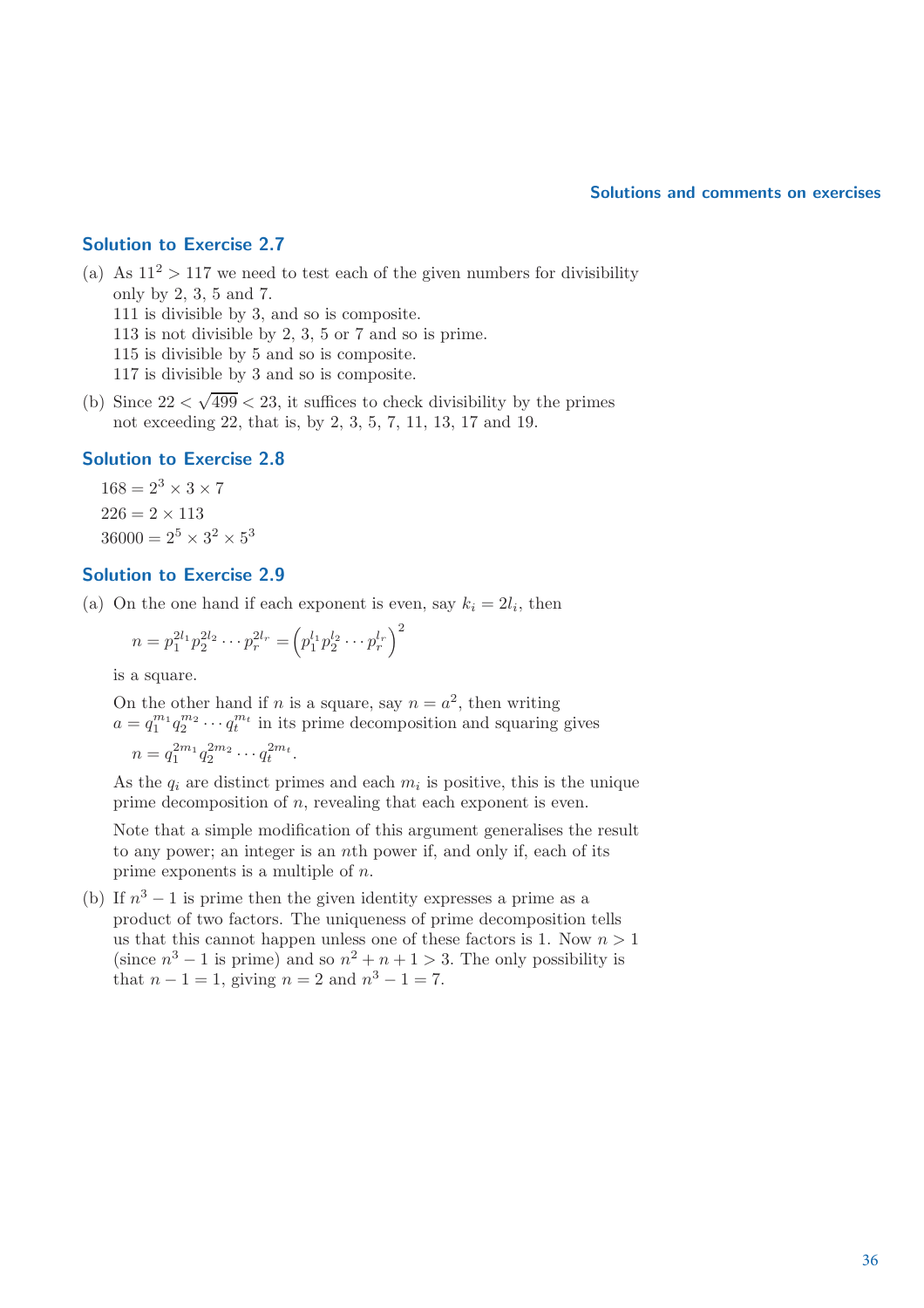#### Solution to Exercise 2.10

(a) As

 $20! = 1 \times 2 \times 3 \times 4 \times \cdots \times 19 \times 20$ 

it is divisible by each of the primes from 2 to 19 inclusive, and by no others.

Looking at the terms on the right-hand side, the primes from 11 to 19 occur just once. The prime 7 occurs twice, in the terms 7 and 14. The prime 5 occurs in terms 5, 10, 15 and 20. The prime 3 occurs once in each term 3, 6, 12 and 15 but twice in terms 9 and 18, making eight occurrences in all. Finally, the prime 2 occurs once in terms 2, 6, 10, 14 and 18, twice in terms 4, 12 and 20, three times in term 8 and four times in term 16, making a total of eighteen occurrences. Hence

$$
20! = 2^{18} \times 3^8 \times 5^4 \times 7^2 \times 11 \times 13 \times 17 \times 19.
$$

- (b) Since  $pq$  divides  $a^n$ , we know that p divides  $a^n$  and Euclid's Lemma for prime factors gives p divides a. Similarly, q divides  $a^n$  and so q divides a. Now as p and q are distinct primes,  $\mathrm{hcf}(p,q) = 1$  and so pq divides a; say  $(pq)r = a$ . But then, raising to the *n*th power,  $(pq)^n r^n = a^n$ , which confirms that  $(pq)^n$  divides  $a^n$ .
- (c) Suppose that  $3p + 1$  is a square, say  $3p + 1 = n^2$ . Then

 $3p = n^2 - 1 = (n - 1)(n + 1).$ 

Now  $n > 2$ , since  $p > 2$ , and so the right-hand side of this equation is a product of two factors each exceeding 1. The left-hand side is the product of two primes. By uniqueness of prime decomposition we must have either  $3 = n - 1$  and  $p = n + 1$ , or alternatively  $3 = n + 1$ and  $p = n - 1$ . The former case leads to  $n = 4$  and  $p = 5$ , which is one solution. The latter case leads to  $n = 2$  and  $p = 1$ , which is invalid.

- (d) Thinking in terms of remainders on division by 3, there are three possibilities for the prime p: it is 3, of form  $3k + 1$ , or of form  $3k + 2$ .
	- If  $p = 3$  then  $8p + 1 = 25$  is composite. If  $p = 3k + 1$  then  $8p + 1 = 24k + 9 = 3(8k + 3)$  is composite. If  $p = 3k + 2$  then  $8p - 1 = 24k + 15 = 3(8k + 5)$  is composite.
- (e) The prime p must take one of the twelve forms  $12k + r$ , where We are told that  $p > 5$  and so  $0 \le r \le 11$ . However, when r is even  $12k + r$  is divisible by 2, and similarly  $12k + r$  is divisible by 3 when  $r = 3$  or 9. The only remaining possibilities are  $12k+1$ ,  $12k+5$ ,  $12k+7$  and  $12k+11$ , and any prime  $p \geq 5$  must take one of these forms.

Now

 $(12k+1)^2 = 24(6k^2+k)+1,$  $(12k+5)^2 = 24(6k^2+5k+1)+1,$  $(12k+7)^2 = 24(6k^2+7k+2)+1,$ and  $(12k+11)^2 = 24(6k^2+11k+5) + 1.$ 

So whichever of the four forms p takes,  $p^2$  is of the form  $24m + 1$ .

 $p = 2$  and  $p = 3$  are not possibilities.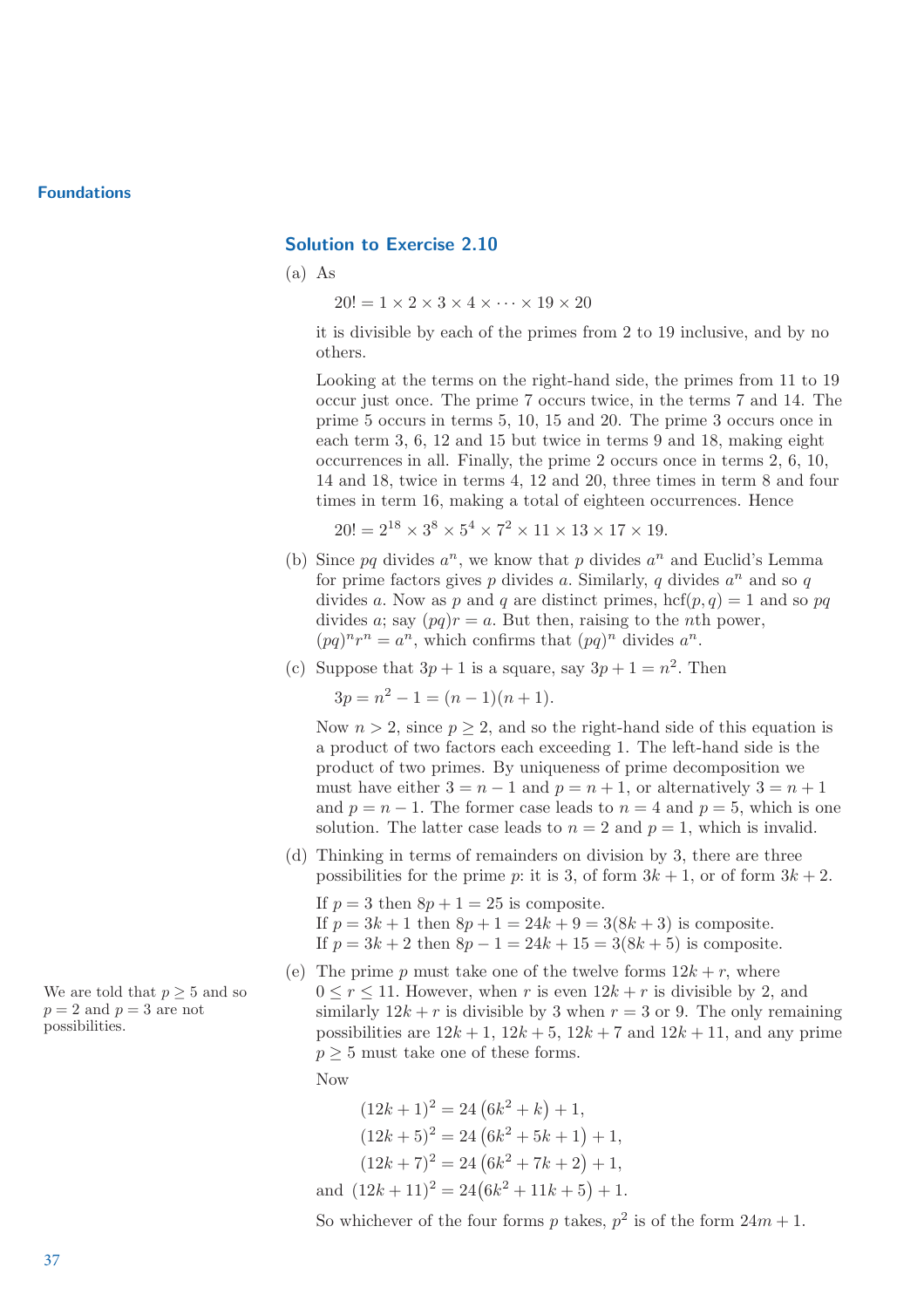#### Solutions and comments on exercises

If q is another such prime, say  $q^2 = 24n + 1$ , then

$$
p^{2} - q^{2} = (24m + 1) - (24n + 1) = 24(m - n)
$$

which is divisible by 24.

(f) Consider the given factorisation

$$
a^{n} - 1 = (a - 1)(a^{n-1} + a^{n-2} + a^{n-3} + \dots + a + 1).
$$

For  $a^n - 1$  to be prime, one of the two factors on the right-hand side of this equation will have to be equal to 1. The only way this can happen is when  $a - 1 = 1$ , so that  $a = 2$ .

Next, suppose that *n* is composite, say  $n = rs$ , where  $r > 1$  and  $s > 1$ . Then  $2^n - 1 = (2^r)^s - 1$ , and so replacing a by  $2^r$  and replacing n by s in the above factorisation:

 $(2<sup>r</sup>)<sup>s</sup> - 1 = (2<sup>r</sup> - 1)(2<sup>r(s-1)</sup> + 2<sup>r(s-2)</sup> + 2<sup>r(s-3)</sup> + \cdots + 2<sup>r</sup> + 1).$ 

Once again this expresses  $2<sup>n</sup> - 1$  as a product of two factors and, this time, since  $2^r > 2$  neither factor is equal to 1. This contradicts the primality of  $2^n - 1$ . The only assumption we have made is that  $n = rs$ is composite. Hence we conclude that  $n$  must be prime.